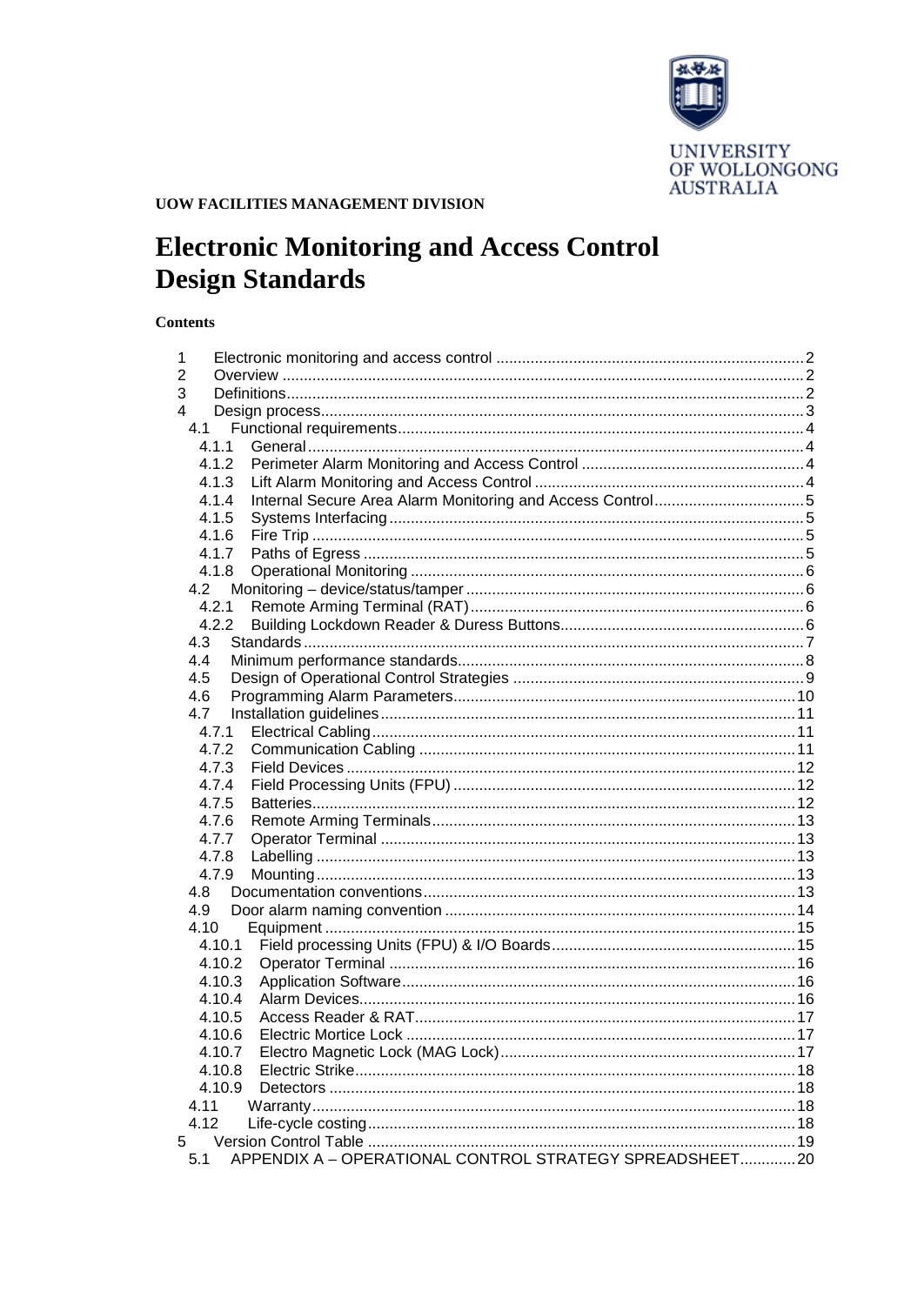| 6 |  |  |  |  |  |  |
|---|--|--|--|--|--|--|
|---|--|--|--|--|--|--|

# <span id="page-1-0"></span>**1 Electronic monitoring and access control**

Electronic monitoring and access control systems form part of the overall security strategy implemented by the University of Wollongong. Systems are used in conjunction with physical and operational security measures to protect people, property and processes.

The new electronic monitoring and access control system shall comprise of alarm monitoring and the capability to control access through the use of electronic locking devices and access card readers. The electronic monitoring and access control system used by UOW is the Gallagher System. All hardware, software and field devices shall be Gallagher compliant and approved.

# <span id="page-1-1"></span>**2 Overview**

This design standard outlines the functional, installation and technical requirements for a new electronic monitoring and access control system.

The designer shall use these standards as the basis for the system design, however it is incumbent upon the designer to ensure that the design satisfies site specific operational, logistical and performance requirements and meets UOW's security objective for the facility.

Where the designer considers that an alternate equipment type is preferred to the equipment type specified in the design standard, the designer will advise the principal of the functional, performance or cost benefit that will be achieved through the use of the alternate equipment type.

# <span id="page-1-2"></span>**3 Definitions**

| Term       | Definition                         |
|------------|------------------------------------|
| <b>FPU</b> | Field Processing Unit - controller |
| RAT        | Remote arming terminal             |
| <b>UOW</b> | University of Wollongong           |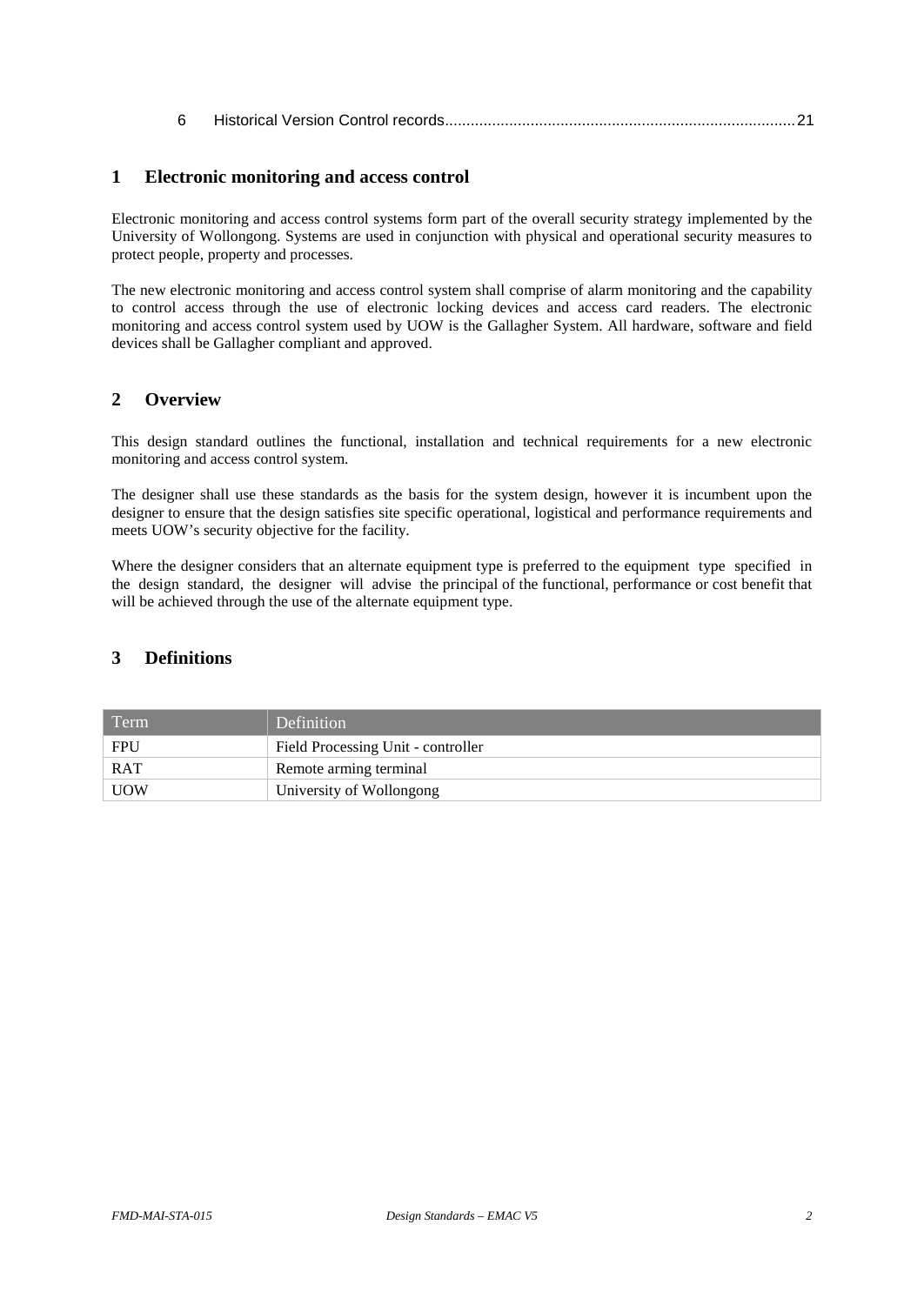# <span id="page-2-0"></span>**4 Design process**

This section overviews the design process. The process shall be followed to achieve UOW's desired outcomes.



Figure 1.1 Process Flow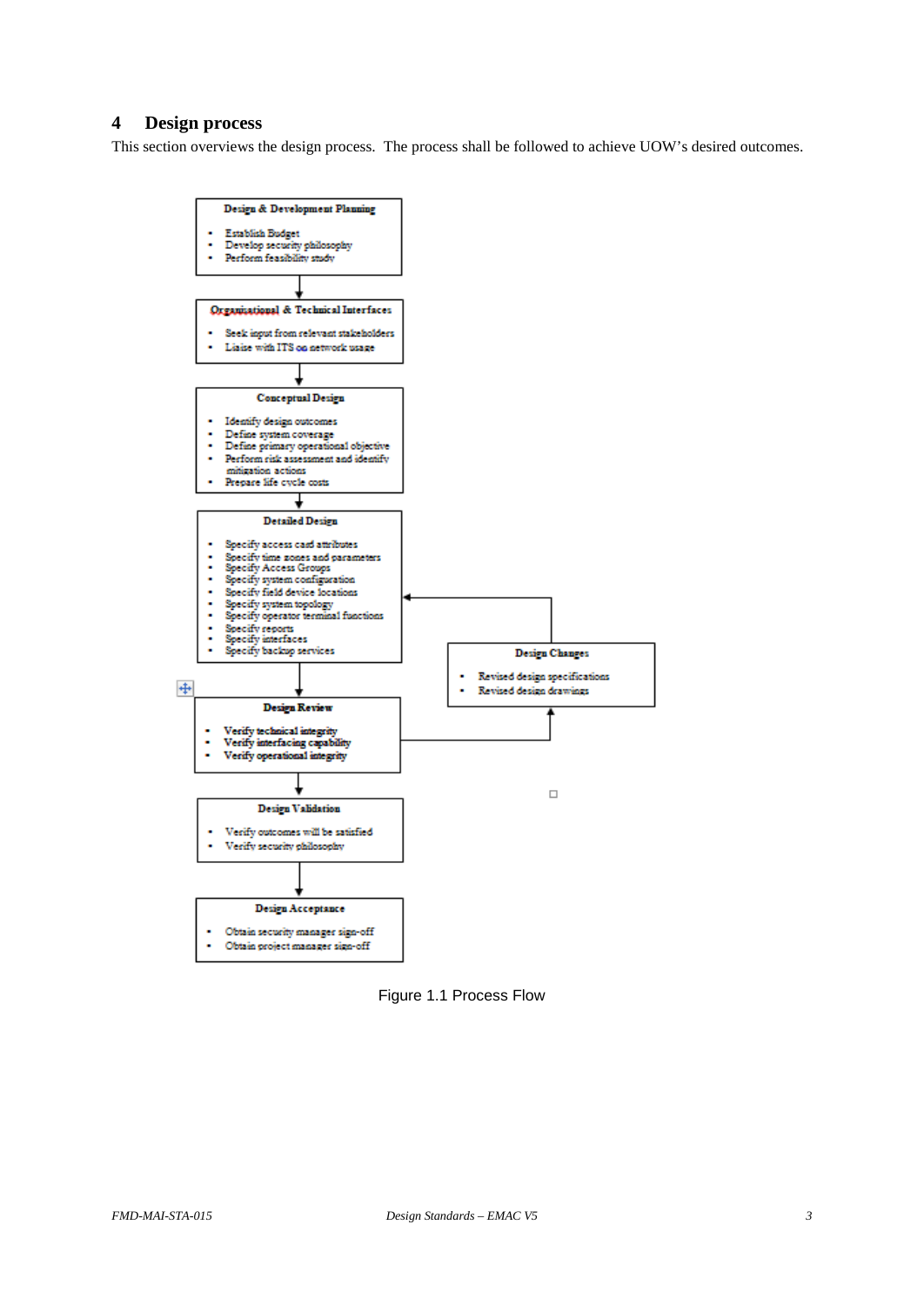# <span id="page-3-0"></span>**4.1 Functional requirements**

#### <span id="page-3-1"></span>**4.1.1 General**

The electronic monitoring and access control system shall be fully time programmable to permit defined access and establish secure periods to suit the requirements of the University of Wollongong.

The system shall be expandable to enable the connection of future sub- systems. The system shall permit monitoring and control functions to be performed from the operator terminal. The system shall support both the monitoring and control of all field devices.

Following are the primary system functions:

- a. Perimeter alarm monitoring and access control;
- b. Lift alarm monitoring and access control;
- c. Internal secure area alarm monitoring and access control;
- d. Systems interfacing;
- e. Operational monitoring.

All equipment must be connected to the University Gallagher Command Centre head end via the University IP Network.

#### <span id="page-3-2"></span>**4.1.2 Perimeter Alarm Monitoring and Access Control**

During secure periods, entry to the building via a perimeter door shall be achieved via the presentation of a valid access card. During non-secure periods, the electronic locking device shall be overridden by a programmed time schedule contained in the Gallagher controller field processing units.

The use of an access card shall provide temporary override of the electric locks. In double leaf doors, the second leaf should be secured using an electro-magnetic lock. The door status shall be secure, temporary access (access card use), or automatic access (programmed time schedule).

Perimeter doors shall be monitored for forced and door open too long alarms. The alarm condition shall be either normal, alarm or fault. Nuisance alarms shall be eliminated for general egress during secure periods through the provision of an alarm-shunting device integrated in the electric locks. REX (Request to Exit) push buttons such those installed internally adjacent to the door should only be provided for automated doors which would require after-hours release or on doors using an electro-magnetic lock to secure the door requiring emergency release. The REX shall be incorporated directly into the door wiring so that failure of the controller will not affect the release of the door. The UOW auto door standard must be consulted for further detail.

#### <span id="page-3-3"></span>**4.1.3 Lift Alarm Monitoring and Access Control**

Where lift control forms part of the security strategy for a university building, lifts shall be controlled via the presentation of a valid access card during secure periods. The access card shall control a lift relay that provides temporary access to the designated floor(s).

The status of the lift relay shall be secure, temporary override (access card use), or programmed override. Where presentation of a valid card is required, only one floor call shall be latched in conjunction with the lift button. If any more floor calls are required, additional key presentation shall be required for each floor call. It shall not be possible to push two buttons at the same time and have them both latch.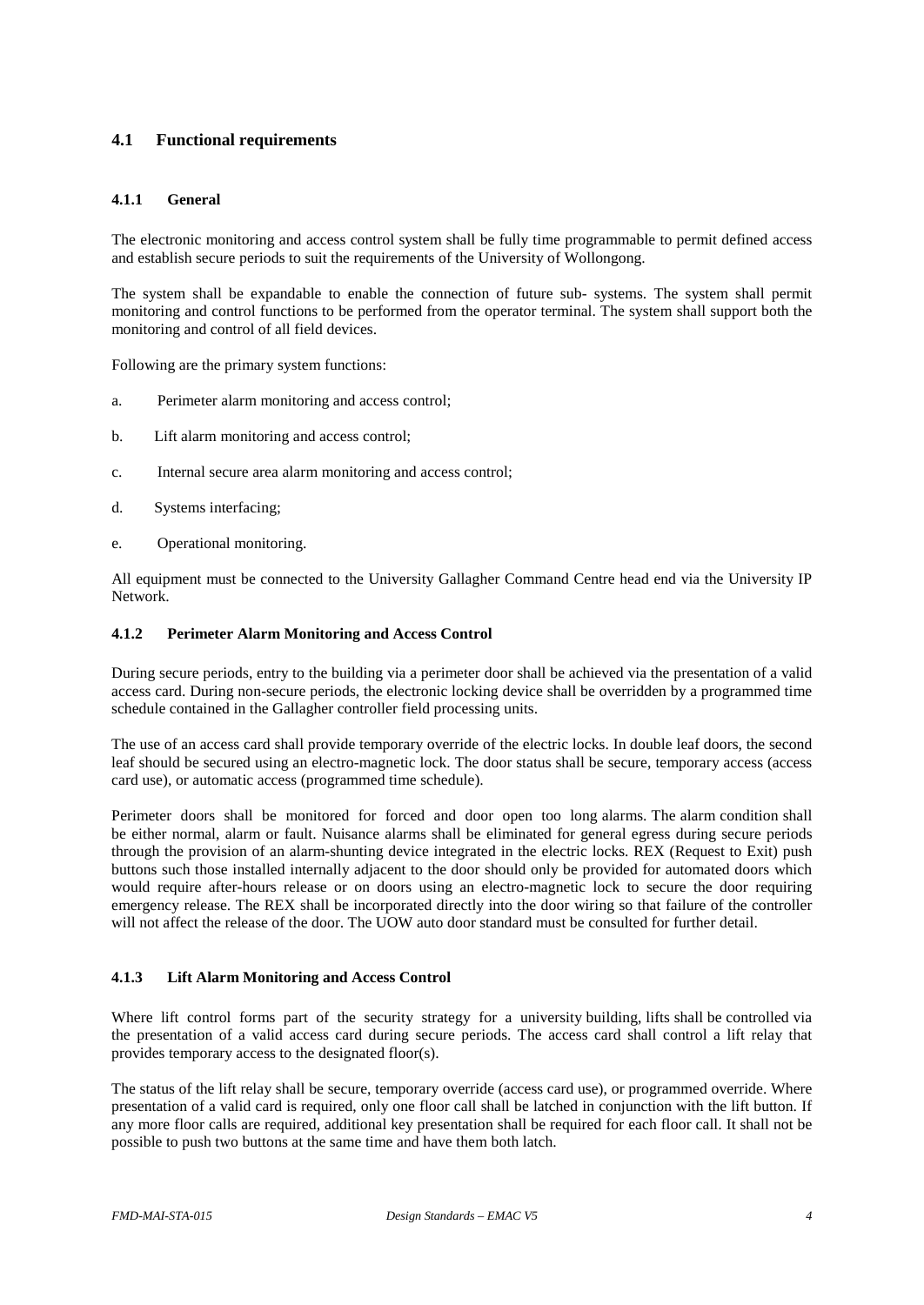The fire service overrides, passenger alarm button, car fault, stop and service override in each lift car shall be monitored by the system. The system shall generate a lift car specific high priority alarm if a fire service override, passenger alarm, car fault, service override or any other means has caused a lift car to be non-secured.

Where access is granted to a floor, by the card identification number, the users' name and destination floor shall be recorded in a history file with availability for a period of three (3) months.

#### <span id="page-4-0"></span>**4.1.4 Internal Secure Area Alarm Monitoring and Access Control**

During secure periods, internal secure areas shall be accessed via the presentation of a valid access card. During non-secure periods, the electronic locking device shall be overridden by a programmed time schedule contained in the Gallagher controller field processing units.

The use of an access card shall provide a temporary override of an electric lock. In double leaf doors, the second leaf should be secured by an electro-magnetic lock. v-lock or hook lock. The door status shall be secure, temporary access (access card use), or automatic access (programmed time schedule).

Internal doors shall be monitored for forced entry, unlocked doors and doors open too long. The alarm condition shall be either normal, alarm or fault. Nuisance alarms shall be eliminated for general egress during secure periods through the provision of an alarm shunting device integrated in the electric locks. REX (Request to Exit) push buttons such as those installed internally adjacent to the door should only be provided for automated doors which would require after hours release or on doors using an electro-magnetic lock to secure the door requiring emergency release. The REX shall be incorporated directly into the door wiring so that failure of the control will not affect the release of the door.

# <span id="page-4-1"></span>**4.1.5 Systems Interfacing**

Where the electronic monitoring and access control system interconnects to other building services such as fire services, ventilation systems or automatic door and gate systems, an interface shall be provided that achieves optimum functionality, performance and reliability.

Low level interfaces shall comprise of a set of electrical contacts controlled via a signal from the Gallagher Cardax FT controller field processing unit. High level interfaces shall be provided using a standard protocol and an established software product that is fully compatible with the electronic monitoring and access control system and the service to be interfaced.

| <b>System to be Interfaced</b> | <b>Interface Type</b> | <b>Interface Responsibility</b> |
|--------------------------------|-----------------------|---------------------------------|
| Fire                           | Low level             | Security                        |
| Lift                           | Low level/high level  | Security                        |
| Automatic doors                | Low level             | Security                        |
| Ventilation                    | Low level/high level  | <b>HVAC</b>                     |

Table 1.1 System interface

# <span id="page-4-2"></span>**4.1.6 Fire Trip**

Fire Trips must be connected via a normally open contact with an appropriate relay to "cut power" as required. Where fitted, the fire trip must have a separate contact to monitor when it is activated. This must be monitored as an input via the Gallagher system.

#### <span id="page-4-3"></span>**4.1.7 Paths of Egress**

Where electronic locking is provided on doors that are located on paths of egress, an override mechanism must be installed so that occupants can evacuate the building safely and quickly. The mechanism must be functional in a fire or other emergency and comply with the BCA.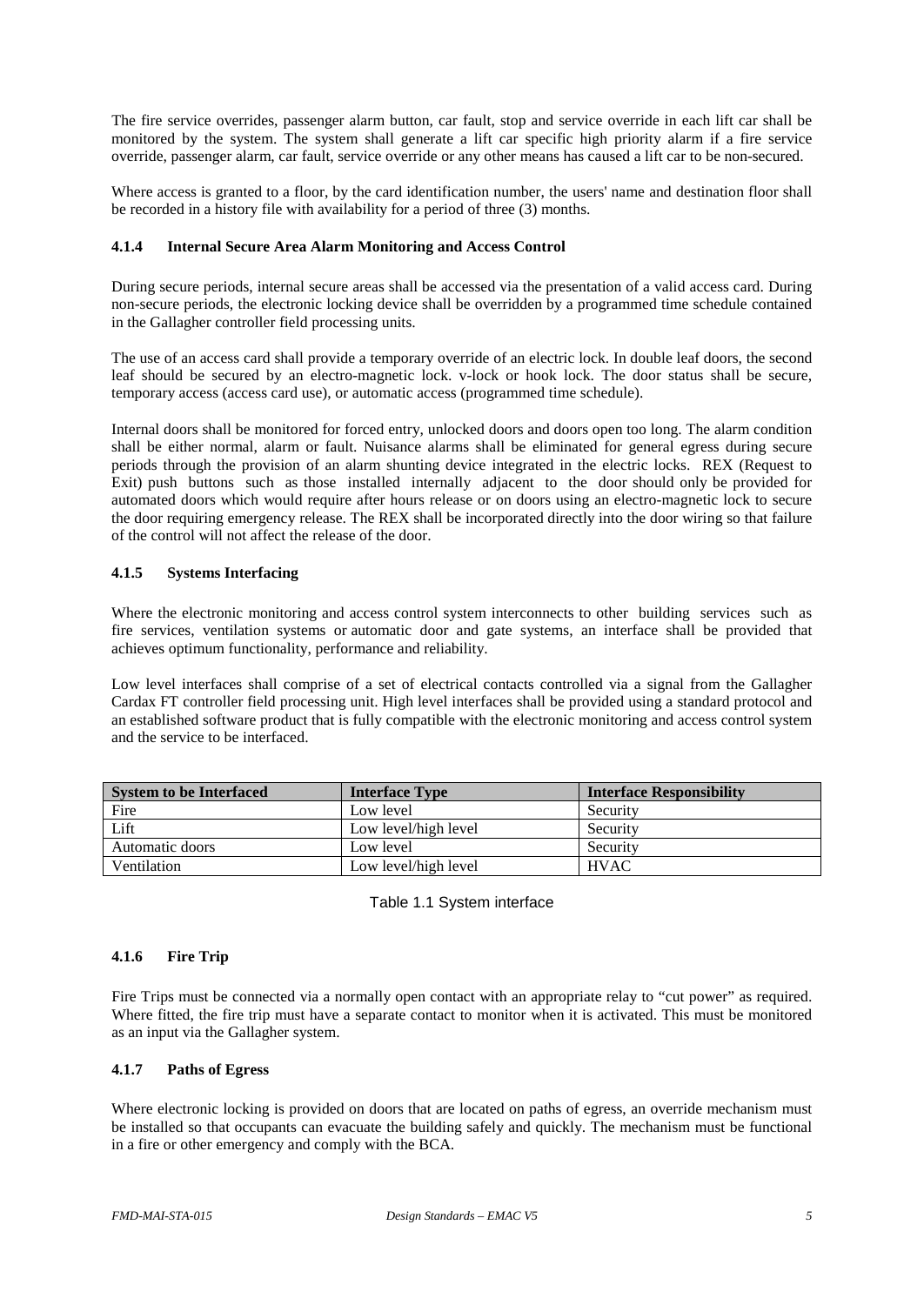The override mechanism may involve direct connection to the fire panel, local smoke detectors, break glass or manual override.

All mortice locks must be configured 'fail secure' for entry. If a door on a path of egress is locked, 'fail safe open' configuration is required, including a monitored double pole break glass.

## <span id="page-5-0"></span>**4.1.8 Operational Monitoring**

The security operator terminal is the human interface between the electronic monitoring and access control system and the operational security management team. The operator terminal shall be configured to monitor and control the status and condition of the entire system.

The operator terminal shall be programmed to perform the following functions:

- a. Alarm management;
- b. Device programming;
- c. Access card programming;
- d. Manual control of field devices;
- e. Reporting;<br>f. Database n
- Database management; and
- <span id="page-5-1"></span>g. Site plans showing all relevant features.

#### **4.2 Monitoring – device/status/tamper**

Gallagher equipment including power supplies, cabinets, etc must be fitted with status monitoring, tamper switches and other detection devices. This is to prevent interference with or the failure of the access control equipment. All devices must programmed so that an alarm is raised if a failure or abnormality occurs.

Equipment to be monitored include:

- a. PSU Mains fail.
- b. PSU Low battery.
- c. Cabinet tamper for all cabinets including power supplies
- d. Door open / door open too long
- e. Door Not Locked (inc, bond sense)
- f. Door forced
- g. Break glass broken
- h. Fire trip activated
- i. Motion detector activation PIR
- j. Motion detector tamper PIR
- k. Glass Break detector tamper
- l. Glass break detector activation
- m. Wireless duress battery status
- n. Button release
- o. Open circuit tamper
- p. Short circuit tamper
- q. Input Open/Closed
- <span id="page-5-2"></span>r. Output On/Off.

# **4.2.1 Remote Arming Terminal (RAT)**

Remote arming terminals shall be installed at nominated sites. The remote arming terminals shall provide activation and deactivation of alarm devices and alarm zones at each building. Remote arming terminals shall be operated using a proximity card reader. Current versions of Gallagher hardware RAT have a card reader in in the RAT.

#### <span id="page-5-3"></span>**4.2.2 Building Lockdown Reader & Duress Buttons**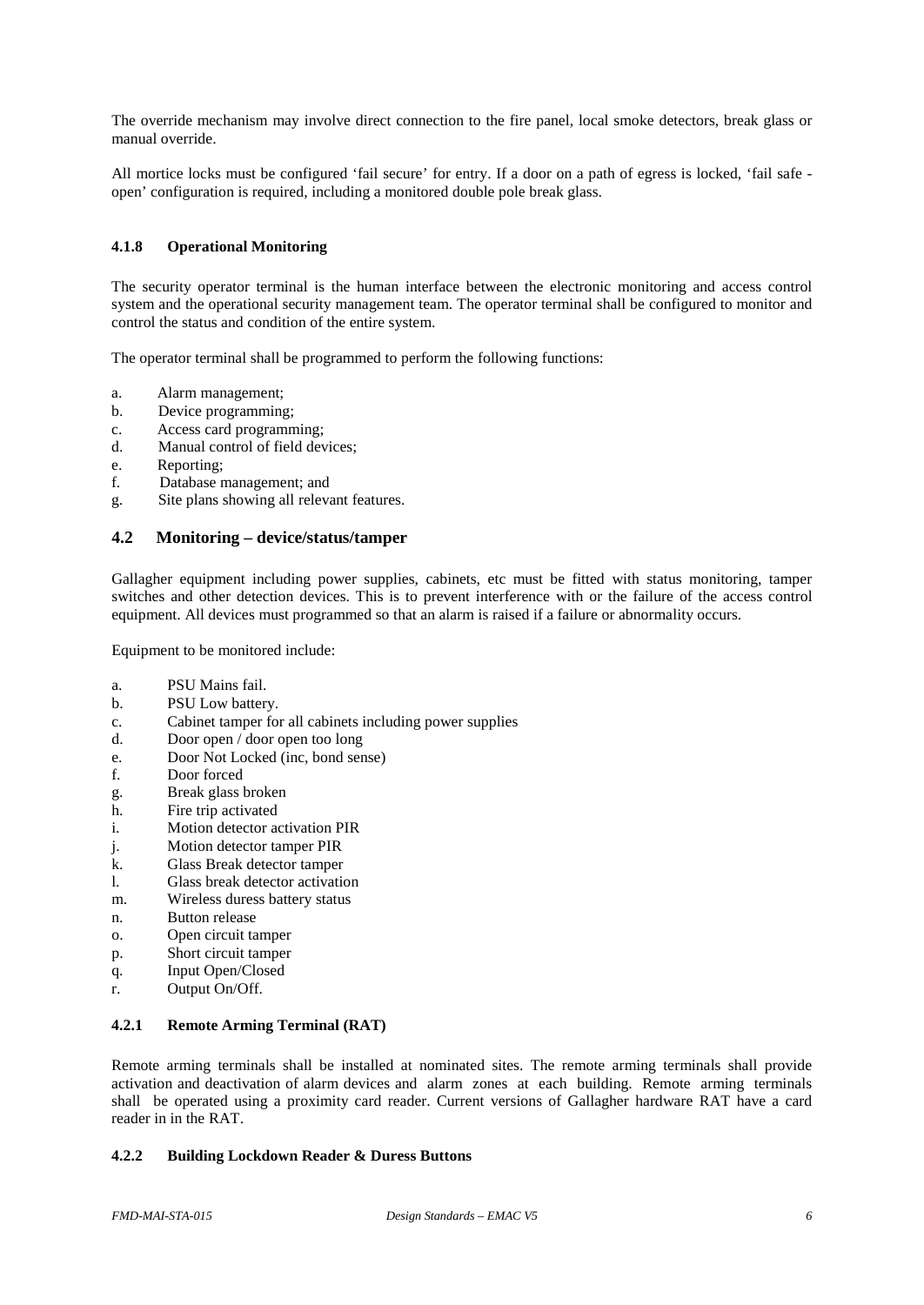At all regional campuses and any specially nominated sites, a building lockdown reader will be installed. The purpose of this building lockdown reader is to enable administrative staff with the appropriate authorisation to lock all perimeter access points (and any nominated internal secure areas) during an emergency situation. This shall operate by the authorized user using a single swipe of the reader to lock down and double swipe to disarm the predetermined areas.

In certain circumstances a Duress or Panic button can be installed to provide covert operation and alarm generation. The button must be the duel button activation type. Wireless buttons must provide for low battery alarm.

<span id="page-6-0"></span>Both systems must generate an immediate alarm back to the university's third party monitoring station.

#### **4.3 Standards**

The design shall comply with all relevant codes and standards. Table 1.2 below contains a list of the relevant codes and standards.

| <b>Issuing Body</b>                                     | <b>Document Number</b>                 | <b>Title</b>                                                     |
|---------------------------------------------------------|----------------------------------------|------------------------------------------------------------------|
| Standards Australia                                     | AS/ACIF<br>S009: 2006-11-08            | Installation requirements for customer cabling (wiring<br>rules) |
| ABCB                                                    | <b>BCA-2005</b>                        | Australian Building Code of Australia                            |
| Institute of Electrical<br>and Electronics<br>Engineers | <b>IEEE 802.3</b><br><b>IEEE 802.5</b> | <b>Broadband</b> applications                                    |
| Standards Australia                                     | AS/NZS<br>1102.103:1997                | Conductors and connecting devices                                |
| Standards Australia                                     | AS 1345 - 1995                         | Identification of the contents of pipes, conduits and<br>ducts   |
| Standards Australia                                     | AS 2053                                | Conduits and fittings for electrical installations               |
| Standards Australia                                     | AS 2201.1 - 1998                       | Systems installed in client's premises                           |
| Standards Australia                                     | AS 2201.2 - 2004                       | Monitoring centres                                               |
| Standards Australia                                     | AS 2201.3 - 1991                       | Detection devices for internal use                               |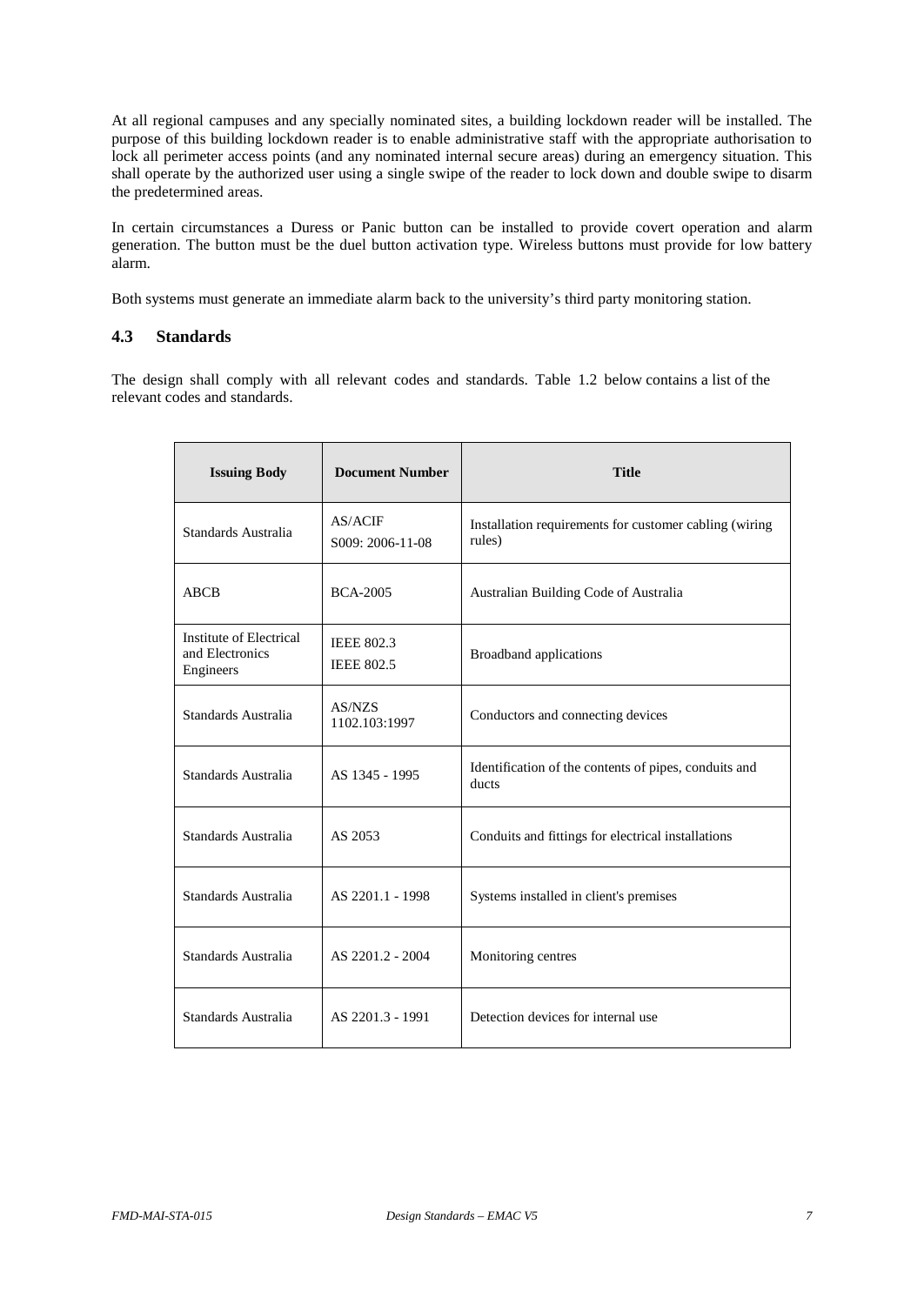| <b>Issuing Body</b> | <b>Document Number</b> | <b>Title</b>                                                                                                                |  |  |
|---------------------|------------------------|-----------------------------------------------------------------------------------------------------------------------------|--|--|
| Standards Australia | AS 2201.4 - 1990       | Wire-free systems installed in client's premises                                                                            |  |  |
| Standards Australia | AS 2201.5 - 1992       | Alarm transmission systems                                                                                                  |  |  |
| Standards Australia | AS 2834 - 1995         | Computer accommodation                                                                                                      |  |  |
| Standards Australia | AS 3000                | Wiring rules                                                                                                                |  |  |
| Standards Australia | AS 3080:2003           | Telecommunications installations - Generic cabling for<br>commercial premises                                               |  |  |
| Standards Australia | AS 3768 - 1990         | Guide to the effects of the temperature on electrical<br>equipment                                                          |  |  |
| Standards Australia | AS 3084:2003           | Telecommunications installations -<br>Telecommunications pathways and spaces for<br>commercial buildings                    |  |  |
| Standards Australia | AS 3011                | Electrical installations - Secondary batteries installed in<br>buildings                                                    |  |  |
| <b>TIA/EIA</b>      | TSB36                  | Specification for unshielded twisted pair cables                                                                            |  |  |
| <b>TIA/EIA</b>      | <b>TSB40</b>           | Transmission specifications for unshielded twisted pair<br>cables connecting hardware                                       |  |  |
| <b>UOW</b>          | <b>OHS064</b>          | OH&S Consideration for Design<br>(http://staff.uow.edu.au/workingsafely/design/OHS064-<br><b>OHS</b> Design Guidelines.pdf) |  |  |

*Table 1.2 - Codes and Standards*

# <span id="page-7-0"></span>**4.4 Minimum performance standards**

The following minimum performance standards shall be achieved to ensure efficient operation of the electronic monitoring and access control system

| <b>Functions</b>                                             | <b>Acceptable Limit</b> |
|--------------------------------------------------------------|-------------------------|
| Presentation of access card to override door lock            | <1s                     |
| Generation of door open too long alarm on operators terminal | $<$ 1s                  |
| Generation of forced entry alarm on operators terminal       | $\leq$ 1s               |
| Presentation of access card to override lift relay           | $<$ 2s                  |

J.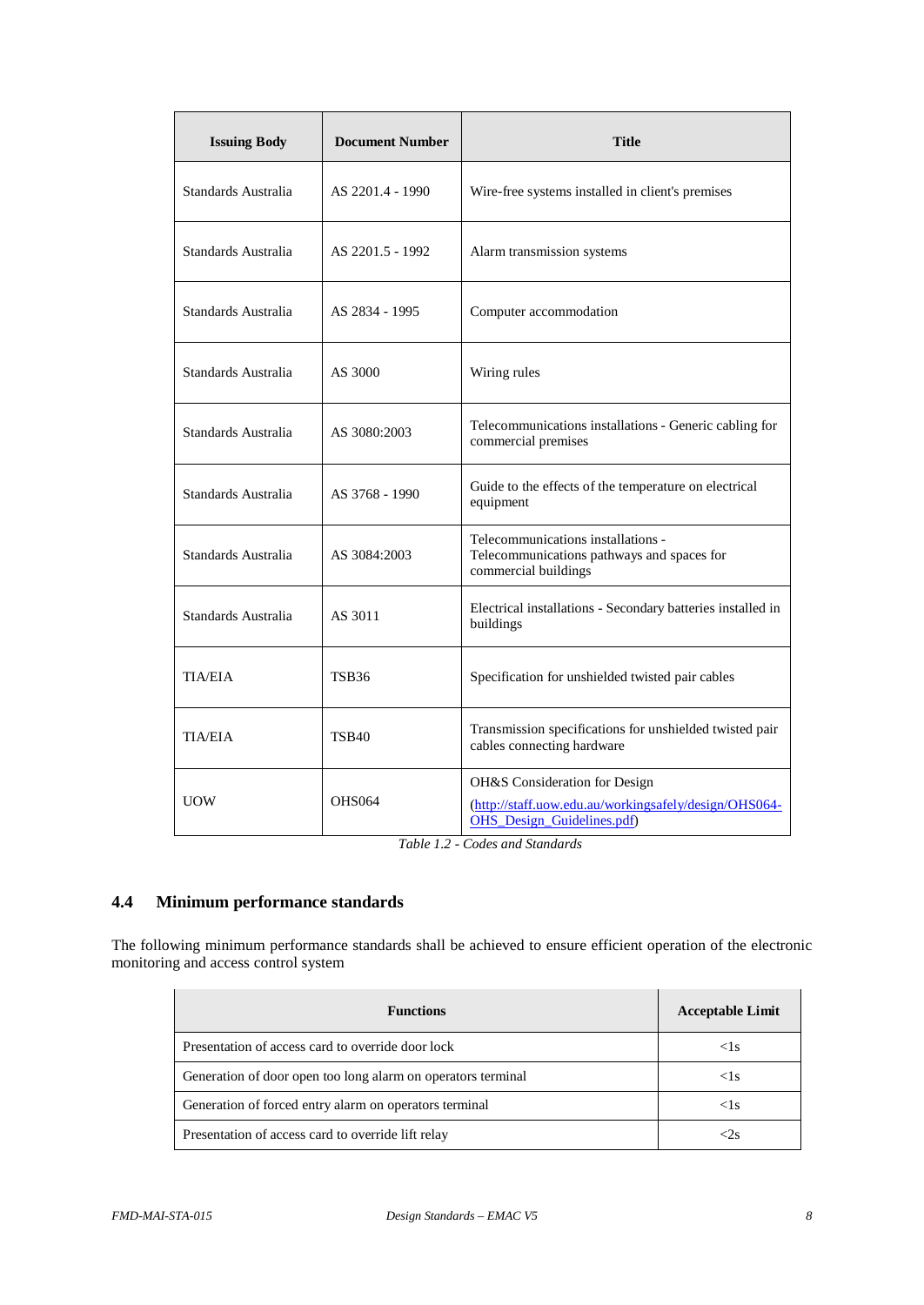| <b>Functions</b>                                        | <b>Acceptable Limit</b> |
|---------------------------------------------------------|-------------------------|
| Generation of fire service alarm on operators terminal  | $\leq$ ls               |
| Generation of lift alarm on operators terminal          | $\leq$ ls               |
| Online display of historical report from report request | < 5s                    |

*Table 1.3 - Minimum Performance Standards*

# <span id="page-8-0"></span>**4.5 Design of Operational Control Strategies**

As part of the detailed design, the designer will liaise with UOW Security and appropriate business area managers to determine the operational control strategies for the specific building. This process will involve:

- a. Identification of the risks to persons, property and business process;<br>b. Establishment of measures to mitigate the risks e.g. means of protection
- Establishment of measures to mitigate the risks e.g. means of protection, detection and/or deterrence;
- c. Identify paths of egress during business hours and after hour periods;
- d. Identify staff, student, service provider and visitor groups that will require access to the building;
- e. Identify monitoring requirements, alarm classification and the appropriate response to a security breach;
- f. Identify the time zone requirements in terms of being on or off security and the periods over which the groups outlined in d. above will require access;
- g. Identify the preferred access point through which access will be achieved during "security on" periods;
- h. Identify whether access doors need to report a forced alarm and/or an ajar alarm. If the ajar alarm is required determine the time before the device enters an alarm stage;
- i. Determine the access card operational requirements e.g. single presentation, double presentation, dual card device etc;
- j. Determine override requirements e.g. to satisfy BCA requirements on a path of egress;
- k. Determine methods for manually and/or automatically overriding the field device;<br>1. Determine whether building lockdown functionality or remote arming terminal
- Determine whether building lockdown functionality or remote arming terminal functionality is required;
- m. Identify special secure locations within a specific building that require increased security provisions, then repeat points (a) to (k) above;
- n. Document the above in a spread sheet form and circulate to UOW Security and UOW business managers for sign-off. Refer to Appendix A for an outline of the spreadsheet to be used by the designer.

The following diagram outlines the process to determine the operational control strategies: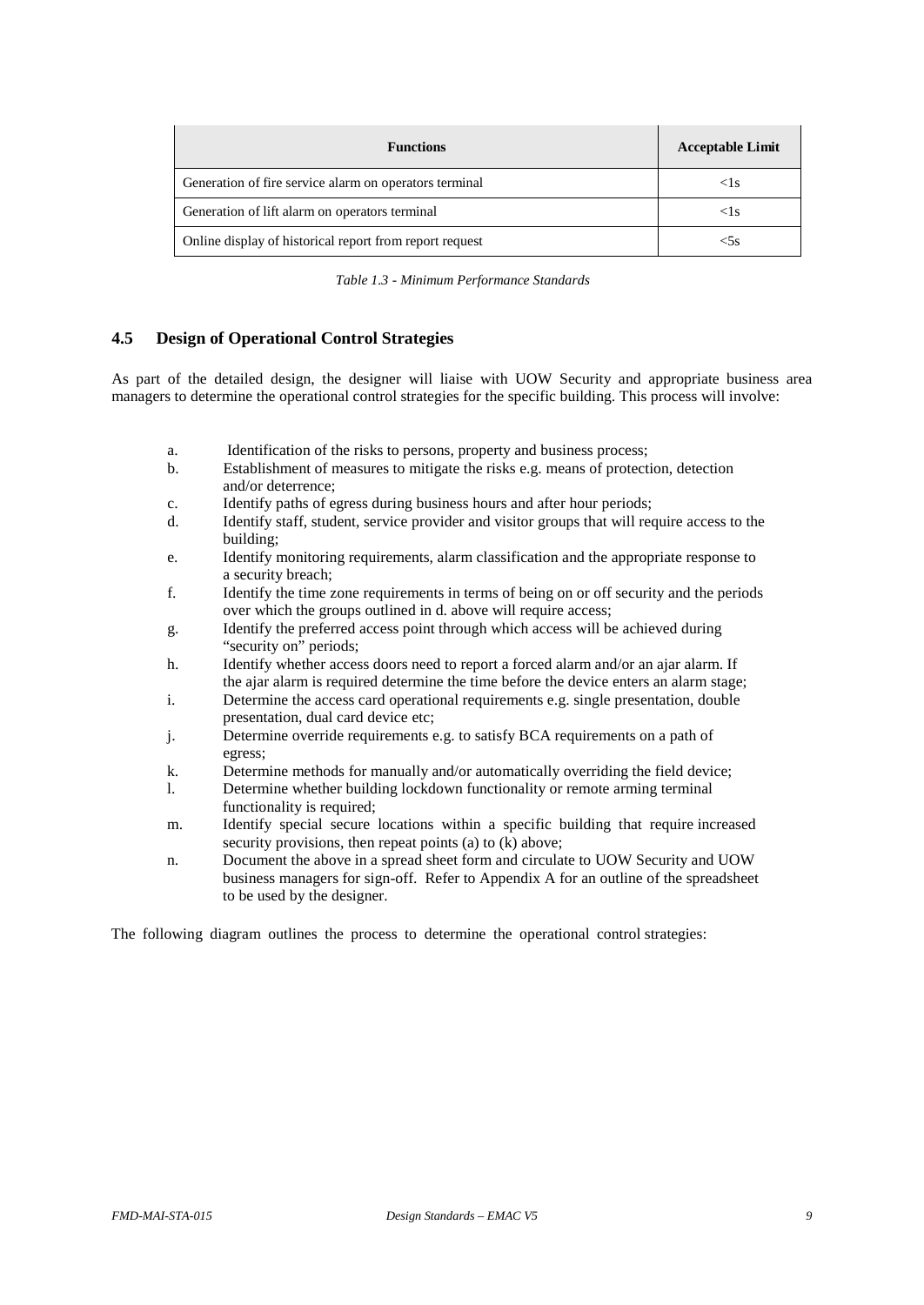

# <span id="page-9-0"></span>**4.6 Programming Alarm Parameters**

The system shall be programmed so that when a door which is configured for "door open too long" functionality is open for 20 seconds an audible warning alarm shall be sounded at the card reader. Should the door remain open for a further 200 seconds then a door open too long alarm will be generated at the operator's terminal.

Forced alarms, door not locked alarms and door open too long alarms on doors which lead to critical areas will be generated on a 24 hour 7 day basis. Alarms to non-critical areas will only be generated from Monday through to Friday between the hours of 9:30PM and 7:30AM.

Zoned intruder alarms, panic alarms, duress alarms and armed hold-up alarms will be generated on a 24 hour 7 day basis.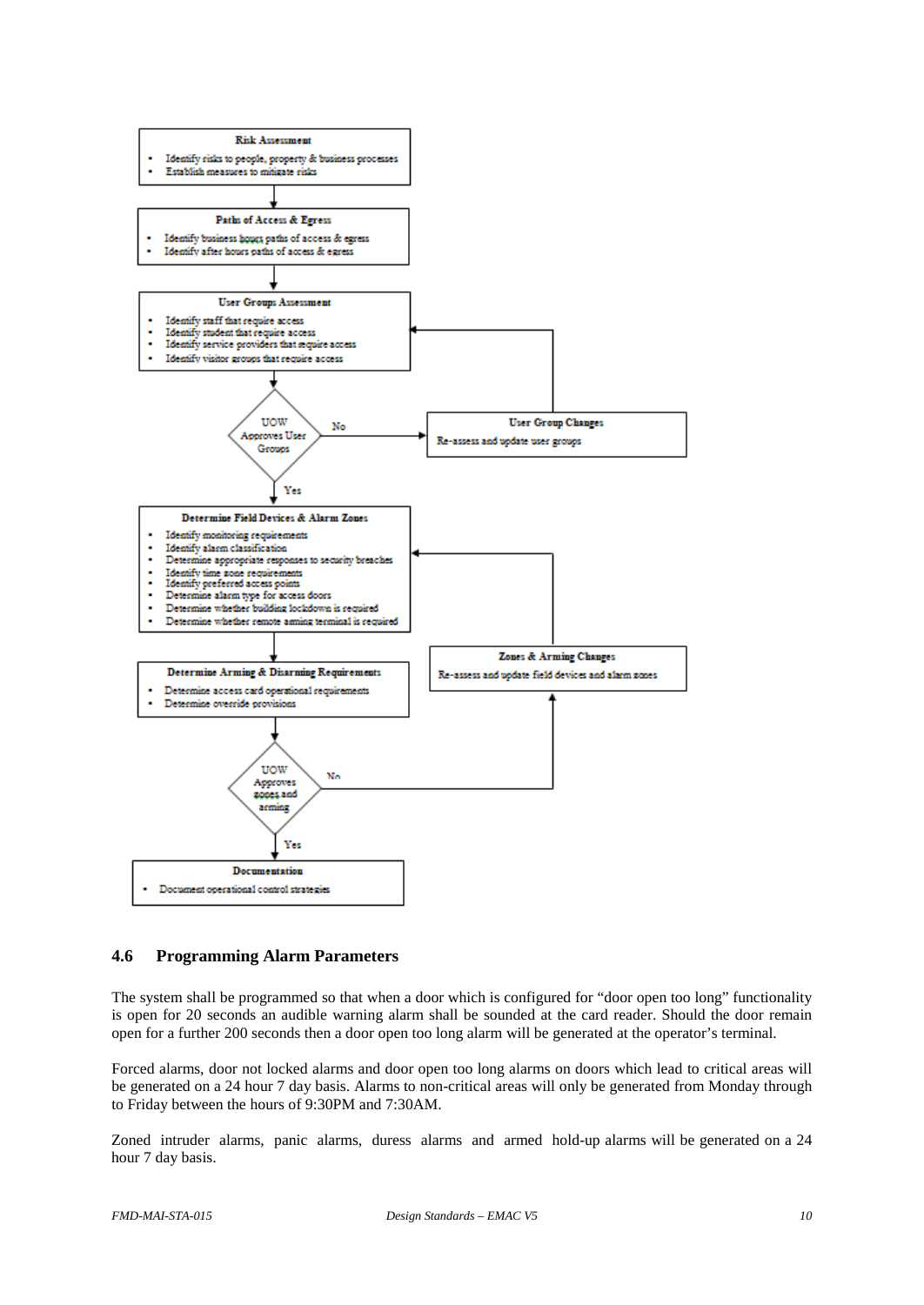Alarm will appear in the operators terminal alarm viewer and are transmitted to third party monitoring station as either critical, very high or high alarm.

To enable the alarm to be transmitted to a third party monitoring central station communication devices must be provided at each building. In 2017 with recent changes to telecommunications network (inclusive of NBN) communications should be via TCP/IP Network utilising Gallagher IP equipment and where determined in conjunction with UOW providing a GSM network should be considered for redundancy.

Alarm zone configuration shall be in accordance with the Gallagher Alarm Zone Action Plan and follow established UOW naming conventions.

# <span id="page-10-0"></span>**4.7 Installation guidelines**

#### <span id="page-10-1"></span>**4.7.1 Electrical Cabling**

Electrical cabling shall be sized to meet the maximum demand of the proposed equipment and the potential additional equipment likely to be connected to the final sub-circuit. Cable type must be suitable for the application being used. Cables must be sized to factor in voltage drop and not exceed the manufacturers recommended maximum length. Generally internal cable should be a minimum 14/020 and either 4 or 6 core. For runs over 35 metres, power to locks is supplied by 2 core 1.5mm or larger stranded red and black TPS cable. External cabling should be rated for outdoor use and be gel filled cable to stop moisture ingress. All cabling shall provide for redundant cores to be installed and consideration should be to run 2 x 6 core cables to each lock. Cables terminating at field devices must allow a suitable extra length to easily remove any device for maintenance or replacement and to re-terminate cable if required.

Electrical cabling shall be installed such that stress does not occur to any part of the cable or to the connected equipment. Cables shall be securely supported and protected from mechanical damage by the use of suitable ducting or conduit minimum of 20mm diameter. Cabling run in a fire stair should be run in steel conduit or meet the requirements of the BCA and AS 3000. All cabling entry points should be fire sealed as required by building design standards.

All cabling installed between equipment or devices shall consist of one continuous length of cable. Cabling shall be concealed wherever possible in ceiling spaces, wall cavities, risers and the like. Terminations shall be made using soldered joints with heat-shrink to be used to protect joins and terminations instead of electrical tape.

Cables must be protected from mechanical damage when installed in metal framing such as doors and windows. Suitable plastic bushes or rubber grommets should be used at through frame holes and all burrs must be removed around entry points.

Device in-outs such as motion detectors, reed switches, etc. must be wired with individual common return wires.

All cables shall be identified at each end by approved labels fixed to cable sheaths or conduit, identifying the origin and destination.

Prior to the connection of equipment, cabling shall be tested for continuity, polarity and disturbance.

#### <span id="page-10-2"></span>**4.7.2 Communication Cabling**

The type and size of communication cabling shall be selected to achieve optimum system performance. Where a different type of cabling for the primary control bus and secondary control bus produces optimum performance, the different cable types will only be used where compatibility is assured and manufacturer recommendations are satisfied.

Communication cabling shall be installed such that stress does not occur to any part of the cable or to the connected equipment. Cables shall be securely supported and protected from mechanical damage.

All cabling installed between equipment or devices shall consist of one continuous length of cable. Cabling shall be concealed wherever possible in ceiling spaces, wall cavities, risers and of the like.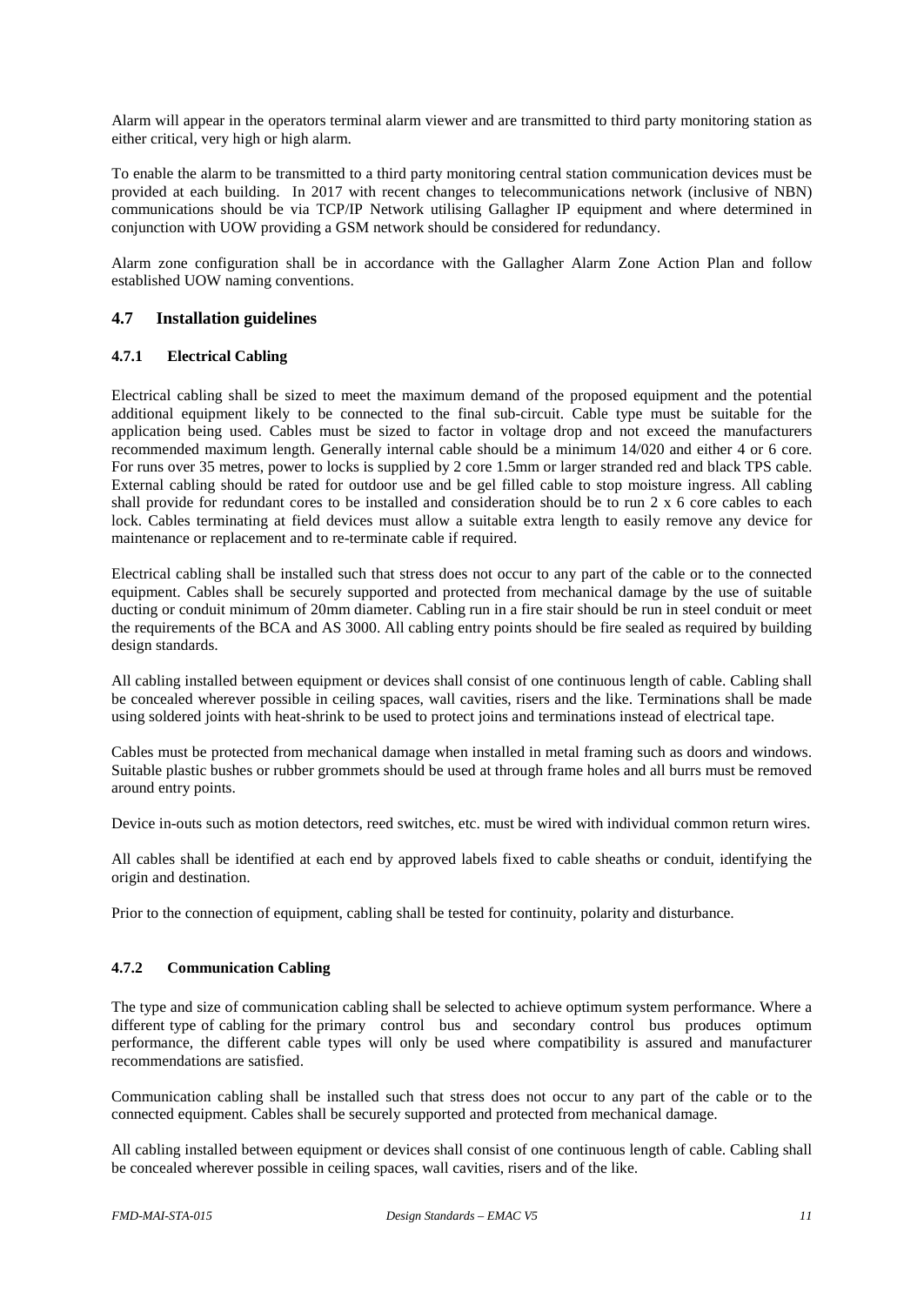All cabling shall meet the requirements of the BCA, relevant Australian Standard and the UOW standards for communications cabling.

Any work on the structured wiring on the communications must only be carried out by an IMTS approved contractor. Security installers are not authorised to work on the network and can only connect to cabling and equipment installed by an IMTS approved contractor.

It is usual practice for patch cables to be a different colour to standard patch cable colours.

#### <span id="page-11-0"></span>**4.7.3 Field Devices**

The number of field devices installed per Field Processing Unit must not exceed the manufactures recommended maximum.

Access readers, electronic locking devices, alarm devices, lift relays etc shall be mechanically secured to protect against operational damage and ensure stability for continuous use.

Electrical terminations shall be permanent and insulated to protect against faults. Communication cable terminations shall be permanent and protected from interference.

Where possible, field devices shall be recessed and all external devices shall be weather resistant. External field devices should be mounted so that any cable entry points face down to prevent the ingress of moisture where possible.

#### <span id="page-11-1"></span>**4.7.4 Field Processing Units (FPU)**

The FPUs shall be installed in designated service areas where adequate access and ventilation is available in a restricted, lockable and where appropriate, air conditioned area in a dedicated low voltage cupboard.. The location shall maintain separation from other building services such as electrical and fire systems. FPUs should be located on a per floor basis to avoid problems with fault finding and cable run lengths. Field devices should be connected to the FPU on the floor that they are installed on. Any cabinet will be installed only in general areas and not in offices or other restricted areas. The FPU cabinets shall be mechanically secured and cable entries shall be insulated to protect against cable damage. Gallagher Dual Cabinets, with 8amp PSU, must be used for all installations.

All outputs to field devices must be run through individual fuses that protect the cabling and device. The use of the "Jack Fuse PP8FR" fuse board provides this protection with the added benefit of a fire trip relay. Fuse boards are to be installed in the controller cabinet.

Gallagher FT 6000 controller with 8H module ONLY must be used for all installations.

8 input, IO and HD IO expansion boards must be used for all installations. Where necessary to increase capacity the use of a universal reader interface should be considered.

Electrical terminations shall be permanent and insulated to protect against faults. Communication cable terminations shall be permanent and protected from interference.

\*\*All FSU's must have a 240V electrical supply from a dedicated circuit and must not be mixed with other equipment on a circuit. This must be clearly labeled at the Electrical Distribution Board.

#### <span id="page-11-2"></span>**4.7.5 Batteries**

Each FPU's shall be provided with a sealed suitable for indoor use to backup battery as part of the installation. The battery will be sized to maintain operation of the FPU and the connected devices for a minimum of 4 hours under full load conditions with the maximum number of field devices connected.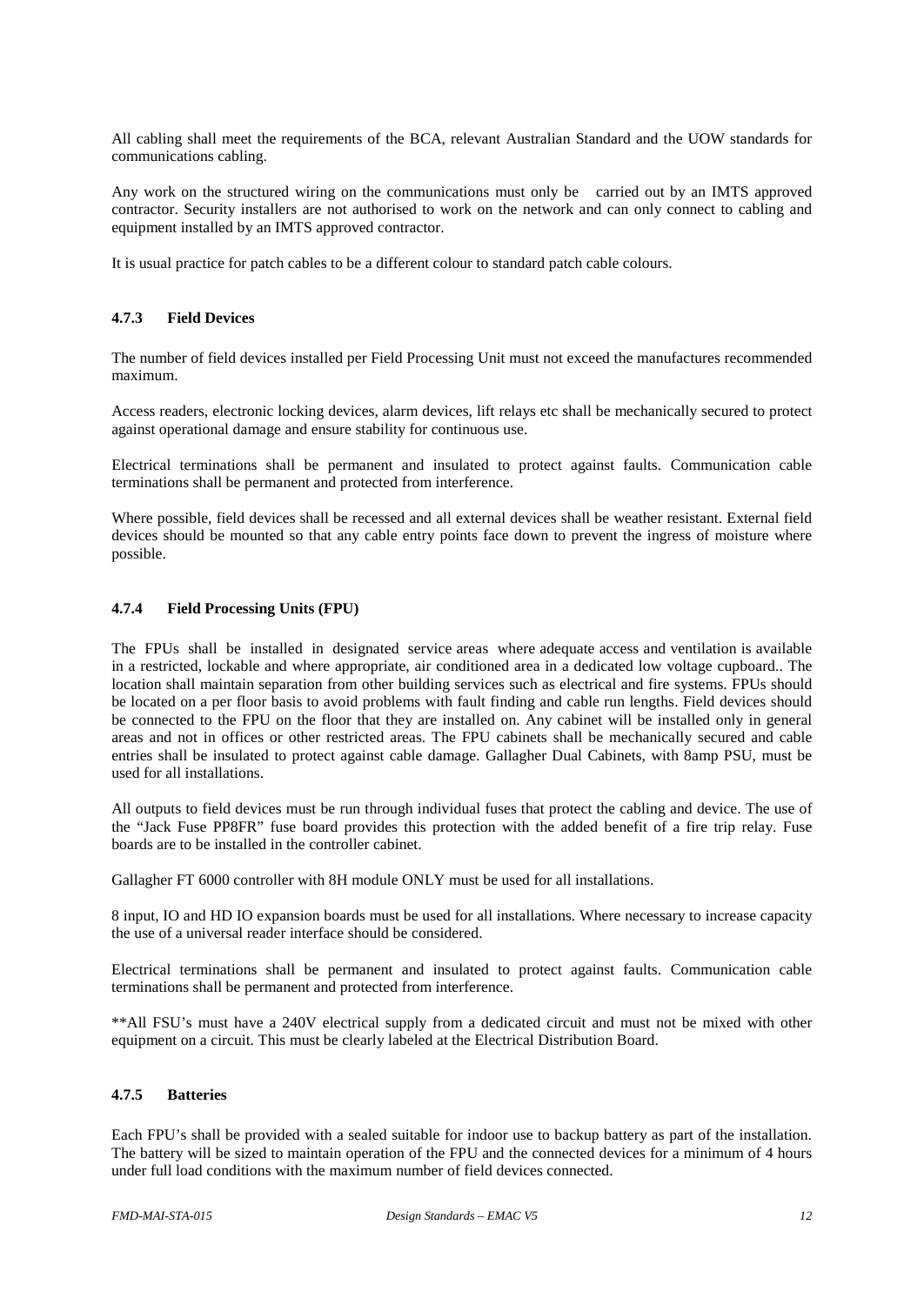All batteries must be marked with permanent ink indicating the date of installation (format dd/mm/yyyy) on the top of each battery.

#### <span id="page-12-0"></span>**4.7.6 Remote Arming Terminals**

Remote arming terminals and associated proximity card reader shall be installed at the main entrance to each building. The remote arming terminals shall be mechanically secured and cable entries shall be insulated to protect against cable damage.

Electrical terminations shall be permanent and insulated to protect against faults. Communication cable terminations shall be permanent and protected from interference.

#### <span id="page-12-1"></span>**4.7.7 Operator Terminal**

The operator terminal CPU, LCD screen and other peripheral devices shall be installed at the operational security work station. Interconnecting cables shall be protected from mechanical damage and permanently connected.

#### <span id="page-12-2"></span>**4.7.8 Labelling**

FPUs and other major system components shall be clearly labelled using black lettering on white background self-adhesive engraved traffolyte labels, attached to a suitable fixed part of the equipment.

The sticker provided by Gallagher for every cabinet, controller and expansion board must be filled out and neatly fixed to the inside of the cabinet. The sticker must be written out in pencil and the naming conventions must copy details of the configuration sheet provided to the UOW FMD.

Every door with access control shall be clearly labelled using black lettering on white background selfadhesive engraved traffolyte labels, attached to the outside of the door mullion directly above the door.

<span id="page-12-3"></span>Equipment labels shall identify the equipment in accordance with UOW's asset register convention.

#### **4.7.9 Mounting**

All equipment shall be mounted at heights and in locations that will facilitate ease of maintenance.

FSUs shall be mounted so that access is at ground level and at comfortable working height without the need for the use of a ladder. Clear access shall be provided to allow for the swing of doors as per AS3000.

Readers and break glass shall be mounted at a height that satisfies the BCA for disabled access.

Detectors should be mounted so that scaffold or EWP are not required for maintenance or replacement.

# <span id="page-12-4"></span>**4.8 Documentation conventions**

The designer will ensure that all drawings comply with UOW Drawing Standards and symbols programmed on security operator terminals are consistent with all other symbols currently in use:

The designer will specify the following:

- Unique Device ID;
- Location:
- Description of the device;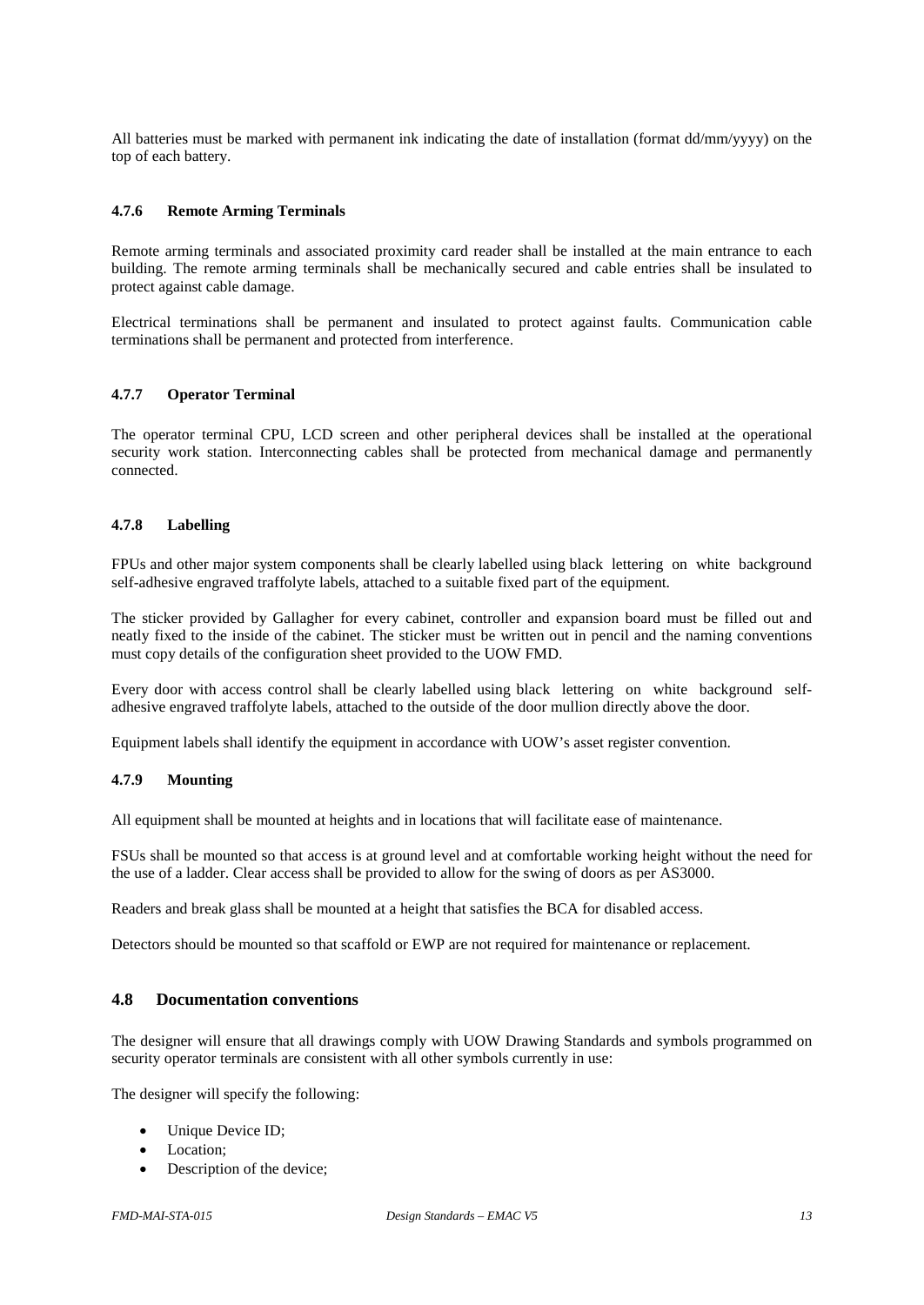- Alarm zone that the devices connected to;
- Time parameters;
- Access parameters; and
- Remote operational parameters.

## <span id="page-13-0"></span>**4.9 Door alarm naming convention**

The designer will implement UOW's door numbering convention when assigning identification names to alarm points installed on the door or door frame. Perimeter doors shall be numbered as follows:

- Commence from the left hand side of the northern elevation of the building and then proceeding in a clockwise direction;
- Doors will be numbered consecutively apart from internal doors eg entrance to plant rooms, communications rooms etc. These doors will be named in accordance with the name on the architectural drawings;
- The convention, <Building> <Level> <Location> <Door-Number> <Door-Type> <Descriptor> will be used.

| This convention will include the following terms: |  |  |
|---------------------------------------------------|--|--|
|---------------------------------------------------|--|--|

| <b>External Door Number System</b> |           |                 |        |                      |                   |  |
|------------------------------------|-----------|-----------------|--------|----------------------|-------------------|--|
| <b>Building</b>                    | Level     | <b>Location</b> | Door   | Door Type            | <b>Descriptor</b> |  |
| Number                             |           |                 | Number | (Omit if not listed) | (Quick ID)        |  |
| XX                                 | Carpark x | Perimeter       |        | Roller RD            | eg Parent Room    |  |
|                                    | B         |                 |        | Auto                 | eg Bank           |  |
|                                    |           |                 |        | <b>Auto Swing</b>    | eg Supermarket    |  |
|                                    |           |                 |        | Gate                 | eg Fire Stair     |  |
|                                    |           |                 |        | <b>Boom Gate</b>     |                   |  |

Using the above convention for doors which occur in a clockwise direction, a typical example would be B32 GP1 for the first door, then followed by B32 GRD2, B32 GP3, B32 GP4 etc.

Double leaf doors will be identified as using the extensions A and B eg B32 GP1A and B32 GP1B.

Internal doors shall be numbered as follows:

- These doors will be named in accordance with the name on the architectural drawings;
- The convention, <Building> <Level> <Location> <Door-Number> <Door-Type> <Descriptor> will be used.

| <b>Internal Door Number System</b>                                                           |    |       |                 |                      |                |  |  |
|----------------------------------------------------------------------------------------------|----|-------|-----------------|----------------------|----------------|--|--|
| <b>Building</b><br><b>Door Number</b><br>Location<br><b>Descriptor</b><br>Level<br>Door Type |    |       |                 |                      |                |  |  |
| <b>Number</b>                                                                                |    |       | (Common Spaces) | (Omit if not listed) | (Quick ID)     |  |  |
| XX                                                                                           | В  | G01   | 0.1             | Roller               | eg Parent Room |  |  |
|                                                                                              | LG | 101   | 0.2             | Auto                 | eg Bank        |  |  |
|                                                                                              | G  | Plant | 0.3             | <b>Auto Swing</b>    | eg Supermarket |  |  |
|                                                                                              |    | G99   |                 | Gate                 | eg Fire Stair  |  |  |
|                                                                                              |    |       |                 |                      |                |  |  |

Internal doors shall be identified as by the room number eg a communications room would be B32 G RGP4 Comms. In relation to corridor access where there is more than one corridor eg north and south the convention is to identify the corridor following the level ID eg B32 L1 199.1 North Corridor.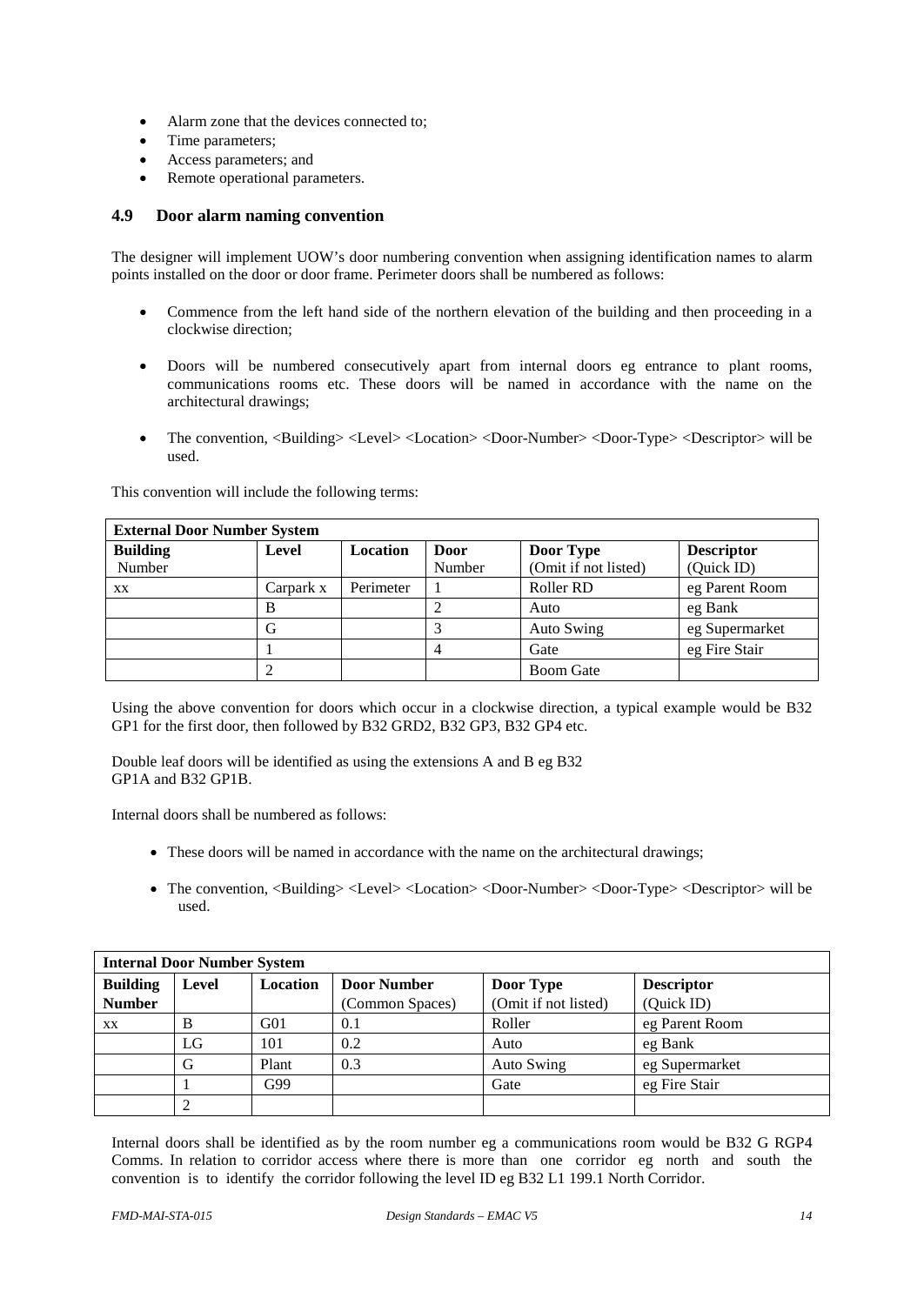# <span id="page-14-0"></span>**4.10 Equipment**

# <span id="page-14-1"></span>**4.10.1 Field processing Units (FPU) & I/O Boards**

Table 1.4 below contains the Gallagher FPU that shall be used for monitoring and control functions.

| <b>Device</b>                         | <b>Function</b>                                                                                                                                                                                     | <b>Make</b> | <b>Model</b>                              | <b>Rating</b>                                                         |
|---------------------------------------|-----------------------------------------------------------------------------------------------------------------------------------------------------------------------------------------------------|-------------|-------------------------------------------|-----------------------------------------------------------------------|
| Field Processing Unit<br>"Controller" | The interface between the Gallagher Command<br>Centre Server and the distributed field hardware.                                                                                                    | Gallagher   | $6000$ High<br>Spec.<br>Part #<br>C300101 |                                                                       |
| 8H Module                             | The connective module between the Gallagher<br>FPU and the distributed field hardware.                                                                                                              | Gallagher   | 8H<br>Part #<br>C300182                   | 8 HBUS<br>Connections<br>24 Inputs<br>8 Relay Outputs<br>4 DC Outputs |
| HBUS 8 In 2 Out Door<br>Module        | Provide flexible, cost effective and secure input<br>and output expansion options, and shared cabling<br>with other HBUS devices over a distance of up to<br>500m (1640 ft.) at a speed of 1Mb/s.   | Gallagher   | Part#<br>C300660                          | 8 Inputs<br>2 Outputs<br>4 HBUS readers or<br><b>HBUS</b> terminals   |
| HBUS 16 In 16 Out<br>Board            | Provide flexible, cost effective and secure input<br>and output expansion options, and shared cabling<br>with other HBUS devices over a distance of up to<br>500m (1640 ft.) at a speed of 1Mb/s.   | Gallagher   | Part#<br>C300688                          | 16 Inputs<br>16 Outputs<br>4 HBUS readers or<br><b>HBUS</b> terminals |
| HBUS 8 In 4 Out Board                 | Provide flexible, cost effective and secure input<br>and output expansion options, and shared cabling<br>with other HBUS devices over a distance of up to<br>$500m$ (1640 ft.) at a speed of 1Mb/s. | Gallagher   | Part #<br>C300684                         | 8 Inputs<br>4 Outputs<br>4 HBUS readers or<br>HBUS terminals          |
| HBUS 8 In Board                       | Provide flexible, cost effective and secure input<br>and output expansion options, and shared cabling<br>with other HBUS devices over a distance of up to<br>500m (1640 ft.) at a speed of 1Mb/s.   | Gallagher   | Part #<br>C300680                         | 8 Inputs<br>4 HBUS readers or<br><b>HBUS</b> terminals                |

*Table 1.4 - Field Processing Units & Modules*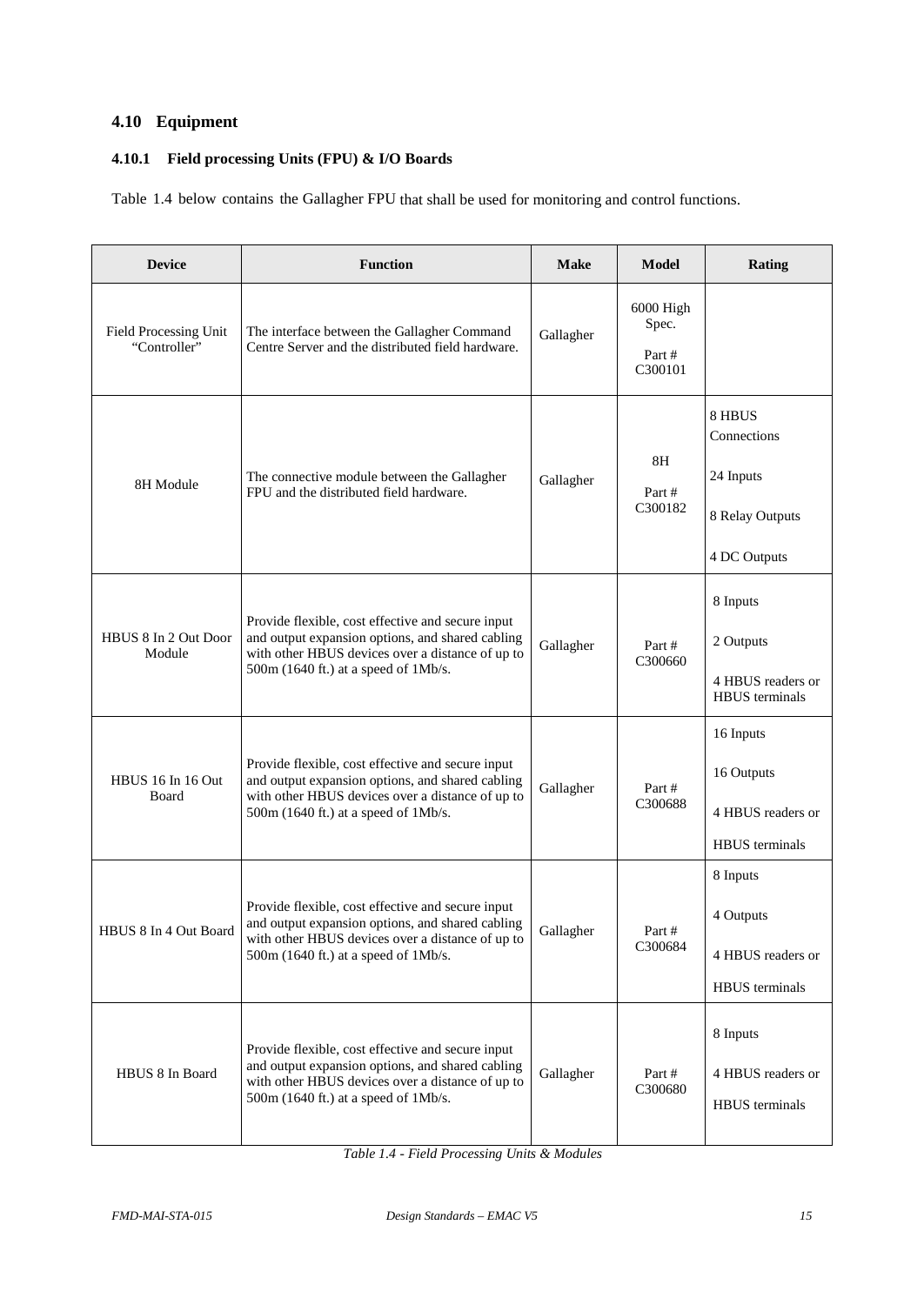A communications interface shall be provided where necessary for nominated alarms to be forwarded to a third party monitoring station as required.

#### <span id="page-15-0"></span>**4.10.2 Operator Terminal**

The operator terminal provides the security operator with the ability to monitor and control field devices and to interrogate historical records and perform alarm and access card management. Table 1.5 below contains the devices of an operator terminal.

| <b>Device</b>           | <b>Function</b>                                   | Make                         |
|-------------------------|---------------------------------------------------|------------------------------|
| Central Processing Unit | Operator terminal computer                        | <b>UOW</b> lease<br>standard |
| Visual Display Unit     | Presents visual display of<br>operations and data | <b>UOW</b> lease<br>standard |

*Table 1.5 - Operator Terminal Devices*

#### <span id="page-15-1"></span>**4.10.3 Application Software**

Application software supports the function of the operation system. Table 1.6 below contains details of the application software.

| <b>Device</b>                                  | <b>Function</b>                                                                                      | <b>Make</b>           | Model                          | <b>Platform</b>                       |
|------------------------------------------------|------------------------------------------------------------------------------------------------------|-----------------------|--------------------------------|---------------------------------------|
| Gallagher<br><b>Command Centre</b><br>Software | Alarm management<br>٠<br>Access card programming<br>٠<br>System configuration<br>٠<br>Device control | Gallagher<br>Security | Gallagher<br>Command<br>Centre | As per<br>Gallagher<br>Specifications |

|  |  | Table 1.6 - Application Software |  |
|--|--|----------------------------------|--|
|--|--|----------------------------------|--|

#### <span id="page-15-2"></span>**4.10.4 Alarm Devices**

The alarm devices monitor the condition of doors, windows and other access points. Table 1.7 below contains alarm devices.

| <b>Device</b>                  | <b>Function</b> | <b>Make</b> | Model | <b>Rating</b> |
|--------------------------------|-----------------|-------------|-------|---------------|
| 20mm reed switch and<br>magnet | Alarm Device    | n/a         | n/a   | n/a           |
| Surface mount reed<br>switch   | Alarm Device    | n/a         | n/a   | n/a           |

*Table 1.7 - Alarm Devices*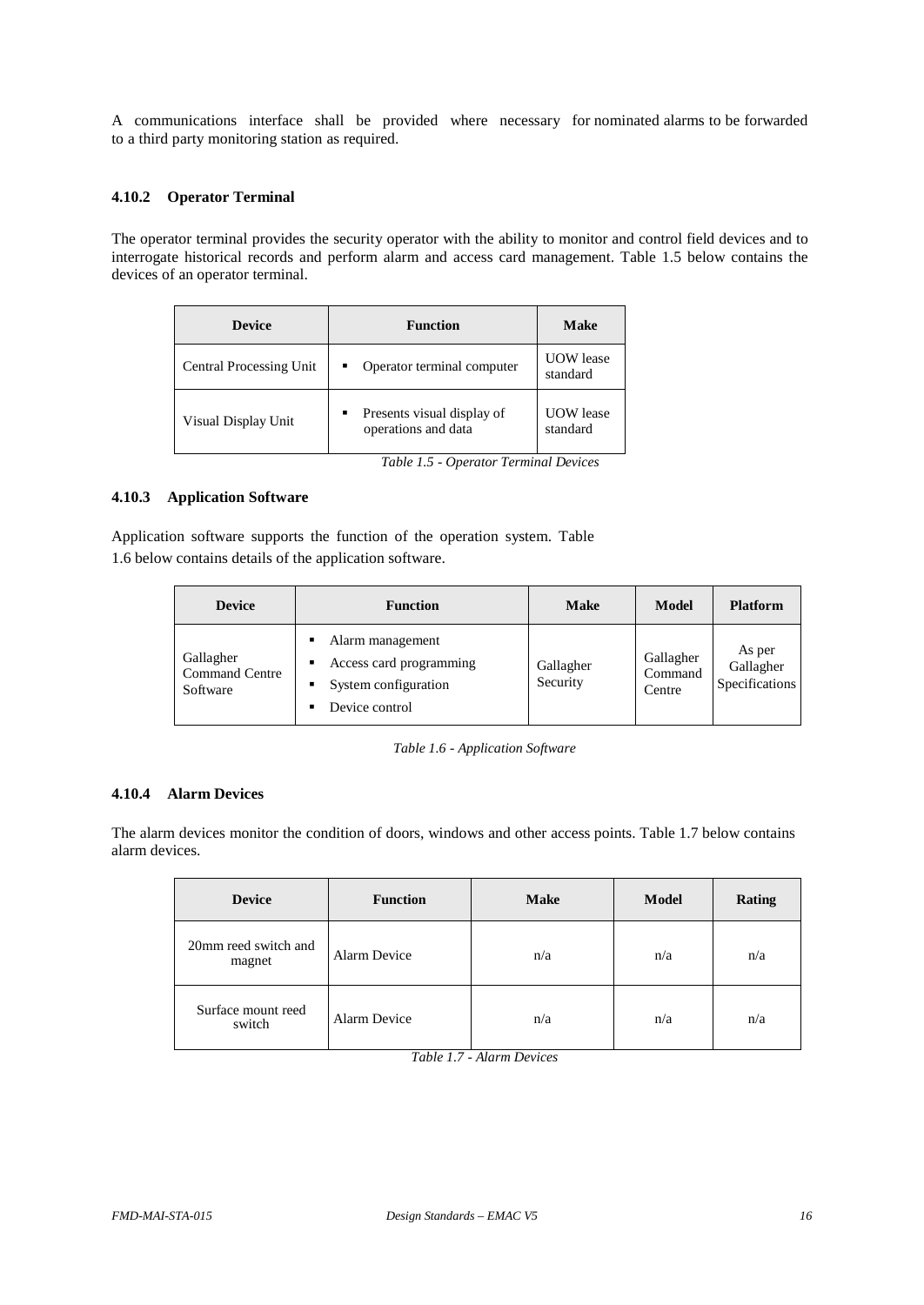### <span id="page-16-0"></span>**4.10.5 Access Reader & RAT**

The access reader provides controlled access through nominated doors by comparing the access privileges stored in the FPUs. Table 1.8 below contains access reader specifications:

| <b>Device</b>          | <b>Function</b>                                                                                                                                                                     | <b>Make</b> | <b>Frequency</b>                                                                                                         | <b>Rating</b> |
|------------------------|-------------------------------------------------------------------------------------------------------------------------------------------------------------------------------------|-------------|--------------------------------------------------------------------------------------------------------------------------|---------------|
| T <sub>15</sub> Reader | Slim form footprint card reader using<br>multi-technology reader options with<br>mounting surfaces without spacers<br>(even on metal).<br>Supports Bluetooth use.<br>Standard black | Gallagher   | Supports:<br>MIFARE DESFire EV2<br>MIFARE DESFire EV1<br><b>MIFARE Plus</b><br><b>MIFARE Classic</b><br>$125$ kHz        |               |
| T <sub>20</sub> RAT    | Access reader and a management tool,<br>able to read cards, accept PIN's and has<br>the ability to interface directly with the<br>security system to make control<br>decisions.     | Gallagher   | Supports:<br>MIFARE DESFire EV2<br><b>MIFARE DESFire EV1</b><br><b>MIFARE Plus</b><br><b>MIFARE Classic</b><br>$125$ kHz |               |

*Table 1.8 - Access Reader*

*\* The access card reader must be compatible with UOW's current access card system 125kHz proximity card.*

#### <span id="page-16-1"></span>**4.10.6 Electric Mortice Lock**

Electric Locks provide automatic locking of doors and should be used in preference to electric strikes and other locking mechanisms. Table 1.9 below contains the preferred electric locks.

| <b>Device</b>          | <b>Function</b>                                                                                                               | <b>Make</b> | Model | Rating |
|------------------------|-------------------------------------------------------------------------------------------------------------------------------|-------------|-------|--------|
| Mortice Lock           | Dead latched and Locked<br>Door position/Reed switch<br>Dual key override monitoring<br>Request to exit/REX<br>LED indication | Lockwood    | 3570  |        |
| Mortice Lock<br>Narrow | Dead latched<br>Door position/Reed switch<br>Dual key override monitoring<br>Request to exit/REX                              | Lockwood    | 3582  |        |

*Table 1.9 - Electric Lock*

# <span id="page-16-2"></span>**4.10.7 Electro Magnetic Lock (MAG Lock)**

| <b>Device</b> | <b>Function</b>                 | Model<br><b>Make</b> |    | Rating |
|---------------|---------------------------------|----------------------|----|--------|
| Mag Lock      | Secure door leaf Monitored Lock | Lockwood             | 74 | 12V    |
| Mag Lock      | Secure door leaf Monitored Lock | Lockwood             | Z8 | 12V    |

*Table 1.10 – Electro Magnetic Lock*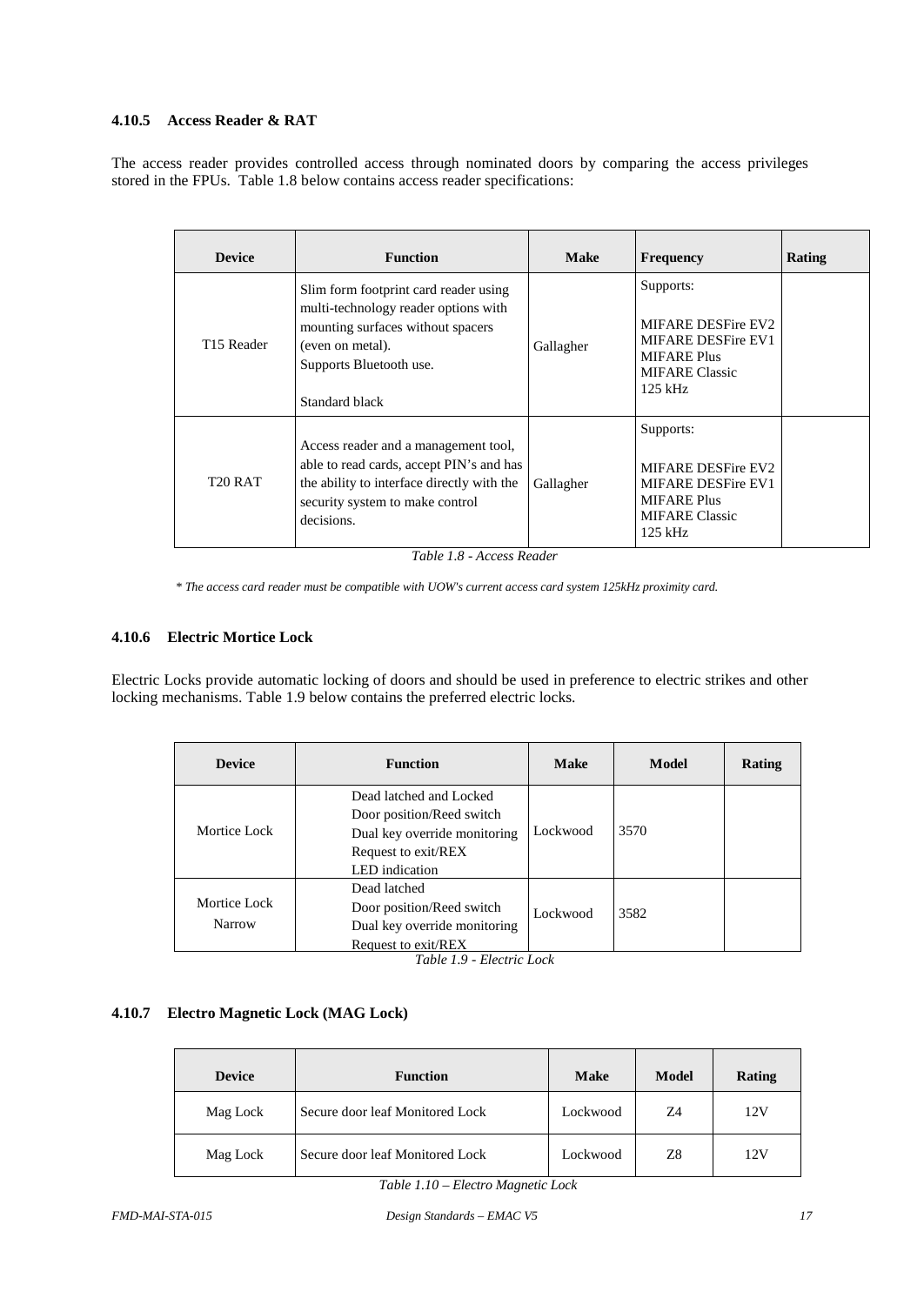#### <span id="page-17-0"></span>**4.10.8 Electric Strike**

Electric strikes are not prescribed. Contractor must liaise with FMD if necessity for electric strikes arises.

#### <span id="page-17-1"></span>**4.10.9 Detectors**

Detectors are used to monitor movement within an environment. Table 1.12 below contains a list of detectors.

| <b>Device</b>       | <b>Function</b>  | <b>Make</b> | <b>Model</b>        | Rating |
|---------------------|------------------|-------------|---------------------|--------|
| <b>PIR Detector</b> | Detects movement | Risco       | iWise DT            | 12V    |
| <b>PIR Detector</b> | Detects movement | Risco       | Lunar DT<br>$360^0$ | 12V    |

*Table 1.12 - Detectors*

#### <span id="page-17-2"></span>**4.11 Warranty**

The designer shall ensure that all components are supplied with the following minimum warranty periods:

| <b>System/Equipment</b>         | <b>Warranty Period</b> |
|---------------------------------|------------------------|
| <b>Alarm Devices</b>            | 12 Months              |
| <b>Access Readers</b>           | Limited Lifetime       |
| Electric Mortice Locks          | 12 Months              |
| <b>Electro Magnetic Locks</b>   | 12 Months              |
| <b>PIR Detectors</b>            | 12 Months              |
| Field Processing Units & Boards | 5 Year                 |
| <b>Operator Terminal</b>        | 12 Months              |
| <b>Application Software</b>     | 12 Months              |

*Table 1.13 - Warranty Periods*

#### <span id="page-17-3"></span>**4.12 Life-cycle costing**

The designer shall prepare life-cycle costing as part of the conceptual system design. A ten-year period of financial interest shall be used as the basis of the life- cycle analysis. In the case of an electronic monitoring and access control system these costs will include:

- $\Box$  Initial cost of system equipment
- $\Box$  Installation costs
- Maintenance costs
- Software support and regular upgrades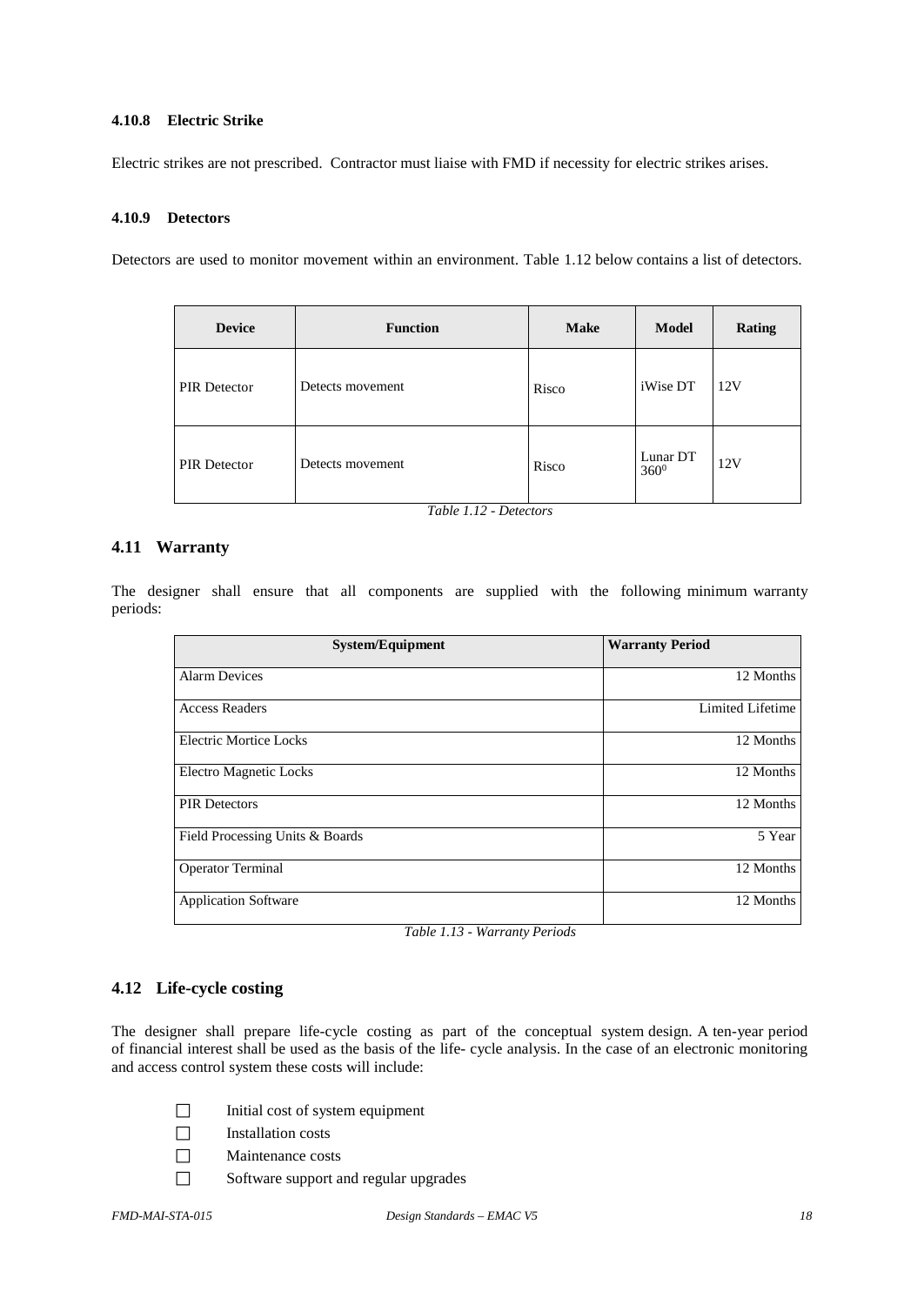- Licenses and statutory costs
- □ Cost of third-party support for interfaces

# <span id="page-18-0"></span>**5 Version Control Table**

| <b>Version</b> | <b>Release</b> | <b>Author/Reviewer</b>                                                   | <b>Approved By</b>                        | Amendment                                                                                                                                   |
|----------------|----------------|--------------------------------------------------------------------------|-------------------------------------------|---------------------------------------------------------------------------------------------------------------------------------------------|
|                | Date           |                                                                          |                                           |                                                                                                                                             |
| 3              | 30/06/2017     | David Anderson                                                           | David Anderson                            | Version 3                                                                                                                                   |
|                |                | <b>Manager Security</b>                                                  | <b>Manager Security</b>                   |                                                                                                                                             |
|                |                | <b>Brent Michell</b><br>Electrical<br>Maintenance Officer<br>Maintenance |                                           | Primary updates relate to references to later<br>products and models of Gallagher controllers and<br>card readers.<br>Standard re-numbered. |
|                |                |                                                                          |                                           | Various other minor amendments.                                                                                                             |
| 4              | 31/08/17       | David Anderson                                                           | David Anderson<br><b>Manager Security</b> | Version 4 released                                                                                                                          |
| 5              | 1/5/19         | <b>Brent Michel</b>                                                      | David Anderson                            | Version 5 Update of Door Alarm Naming<br>Convention<br>Minor amendments.                                                                    |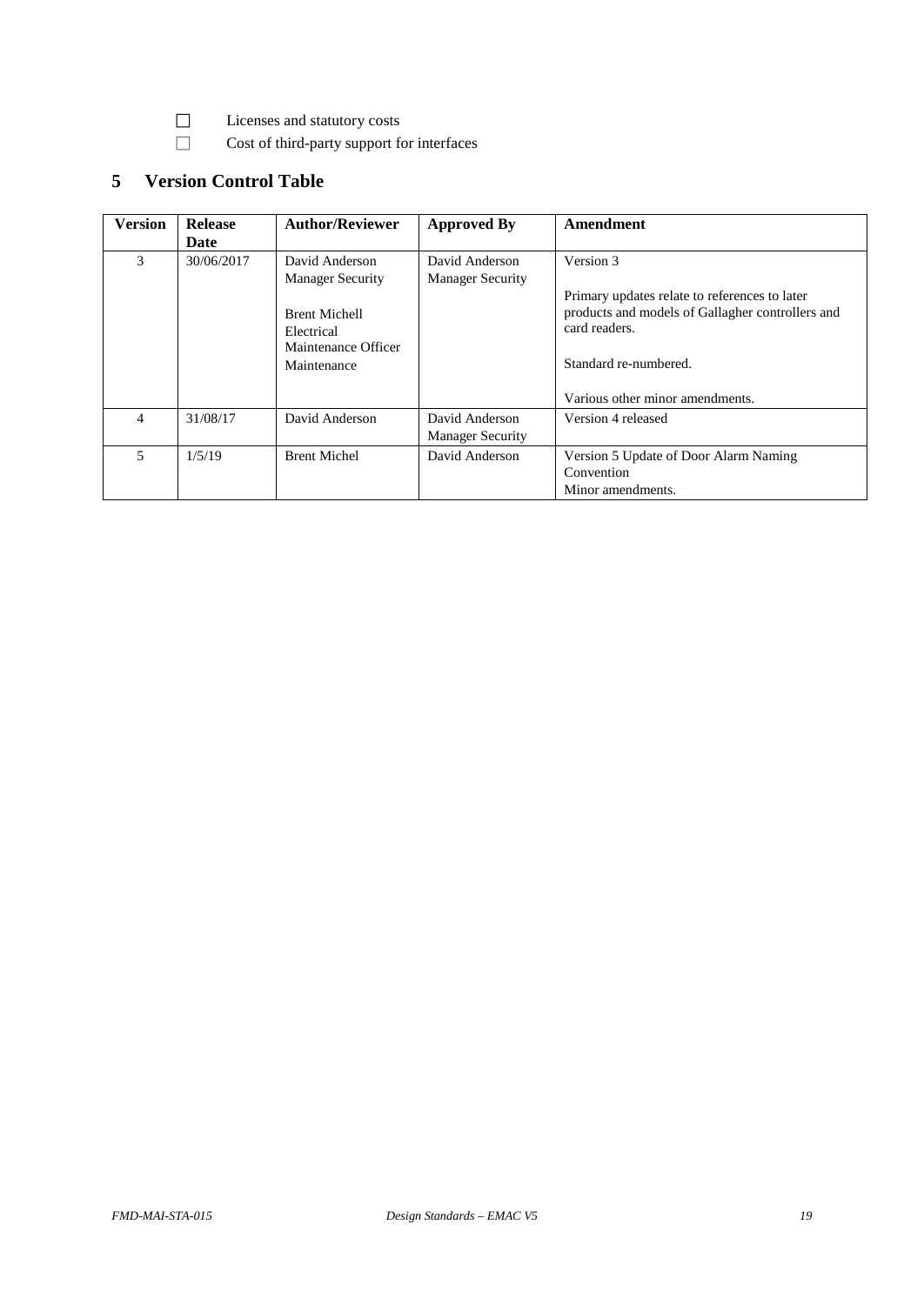<span id="page-19-0"></span>

# **5.1 APPENDIX A – OPERATIONAL CONTROL STRATEGY SPREADSHEET**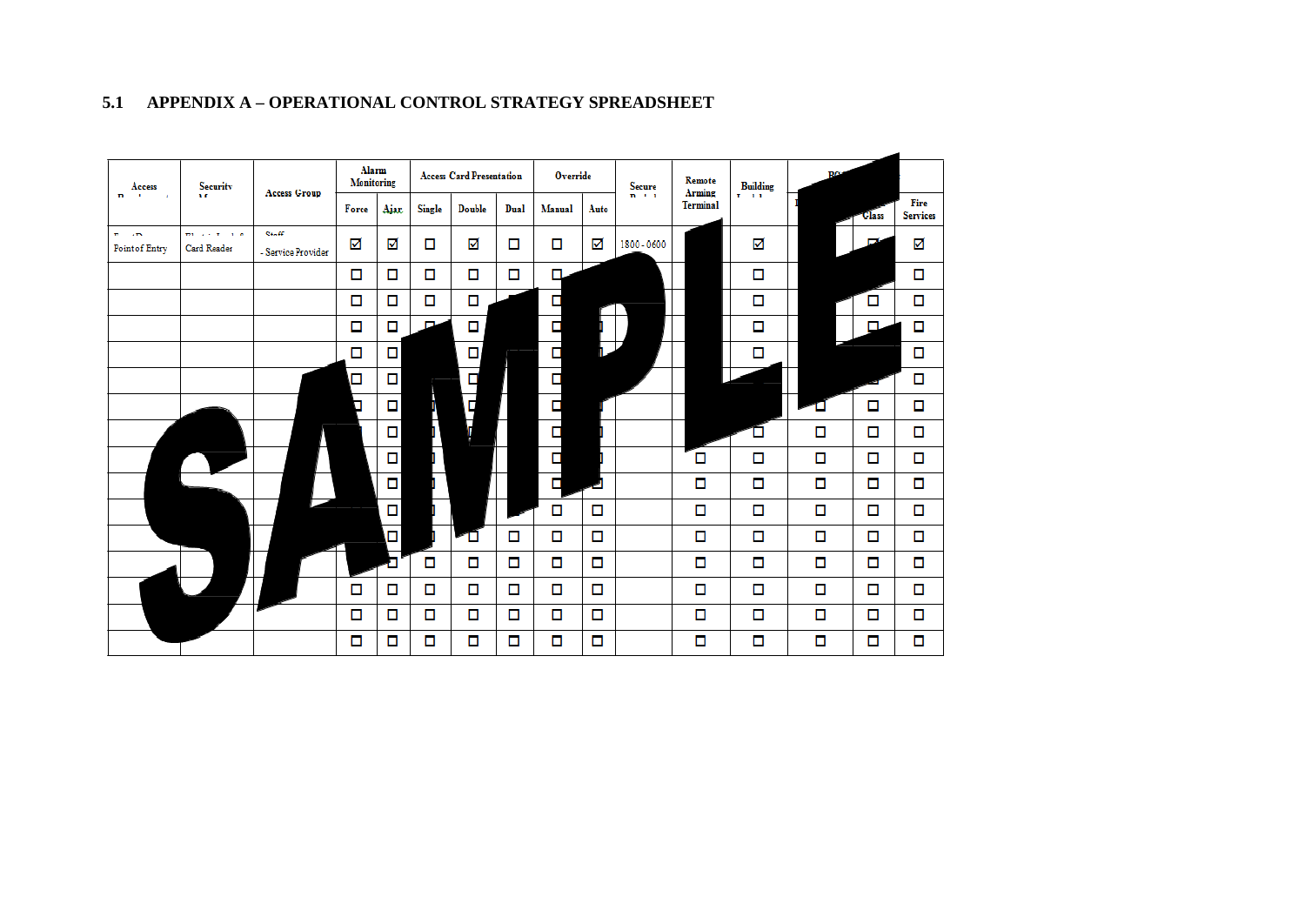# **6 Historical Version Control records**

<span id="page-20-0"></span>

| <b>Section Modified</b> | <b>Description of Modification</b>                                                                                     | <b>Version</b> | Organisation                      | Representative                  | <b>Date</b> |
|-------------------------|------------------------------------------------------------------------------------------------------------------------|----------------|-----------------------------------|---------------------------------|-------------|
| 1.1; 1.8                | The term "Design Engineer" changed to "Designer"                                                                       | 1.01           | <b>Asset Technologies Pacific</b> | Donny Yap                       | 10/08/06    |
| 1.8                     | Life Cycle Costings changed to Section 1.9                                                                             | 1.02           | <b>Asset Technologies Pacific</b> | Tom Poyner                      | 17/11/06    |
| 1.9                     | Section 1.8 changed to Warranty                                                                                        | 1.02           | <b>Asset Technologies Pacific</b> | Tom Poyner                      | 17/11/06    |
| 1.4                     | "Australian Communications Authority" changed to "Standards"<br>Australia"                                             | 1.02           | <b>Asset Technologies Pacific</b> | Tom Poyner                      | 27/11/06    |
| 1.4                     | "TS 008/9" changed to "AS/ACIF S009:2006-11-08"                                                                        | 1.02           | <b>Asset Technologies Pacific</b> | Tom Poyner                      | 27/11/06    |
| 1.4                     | "ACA standards for cabling requirements" changed to<br>"Installation requirements for customer cabling (wiring rules)" | 1.02           | <b>Asset Technologies Pacific</b> | Tom Poyner                      | 27/11/06    |
| 1.7.5                   | $2nd$ row of table 1.8 deleted                                                                                         | 1.02           | <b>Asset Technologies Pacific</b> | Tom Poyner                      | 27/11/06    |
| 1.7.5                   | "Milfare" and "TIRIS" changed to "Generic*"                                                                            | 1.02           | Asset Technologies Pacific        | Tom Poyner                      | 27/11/06    |
| 1.7.5                   | Clarification added to generic for compatibility with current<br>electronic access system.                             | 1.02           | <b>Asset Technologies Pacific</b> | Tom Poyner                      | 27/11/06    |
| 1.7.5                   | "Model" changed to "Frequency"                                                                                         | 1.02           | Asset Technologies Pacific        | Tom Poyner                      | 27/11/06    |
| 1.7.5                   | "Standard" and "Plus" changed to "125kHz"                                                                              | 1.02           | Asset Technologies Pacific        | Tom Poyner                      | 27/11/06    |
| Throughout              | UOW Logo added to headers                                                                                              | 1.02           | <b>Asset Technologies Pacific</b> | Tom Poyner                      | 28/11/06    |
| 1.2                     | Add risk assessment activity to conceptual design process.                                                             | 1.02           | <b>Asset Technologies Pacific</b> | Tom Poyner                      | 1/12/06     |
| 1.4                     | Insert OH&S reference link                                                                                             | 1.02           | <b>Asset Technologies Pacific</b> | Tom Poyner                      | 1/12/06     |
| 1.3.4                   | Paragraph added on remote arming terminals                                                                             | 1.02           | Asset Technologies Pacific        | Tom Poyner                      | 1/12/06     |
| 1.6.5                   | Remote Arming Terminals added                                                                                          | 1.02           | Asset Technologies Pacific        | Tom Poyner                      | 1/12/06     |
| Throughout              | Amended Table #'s                                                                                                      | 1.03           | University of Wollongong          | David Anderson/<br>Chris Hewitt | 18/7/07     |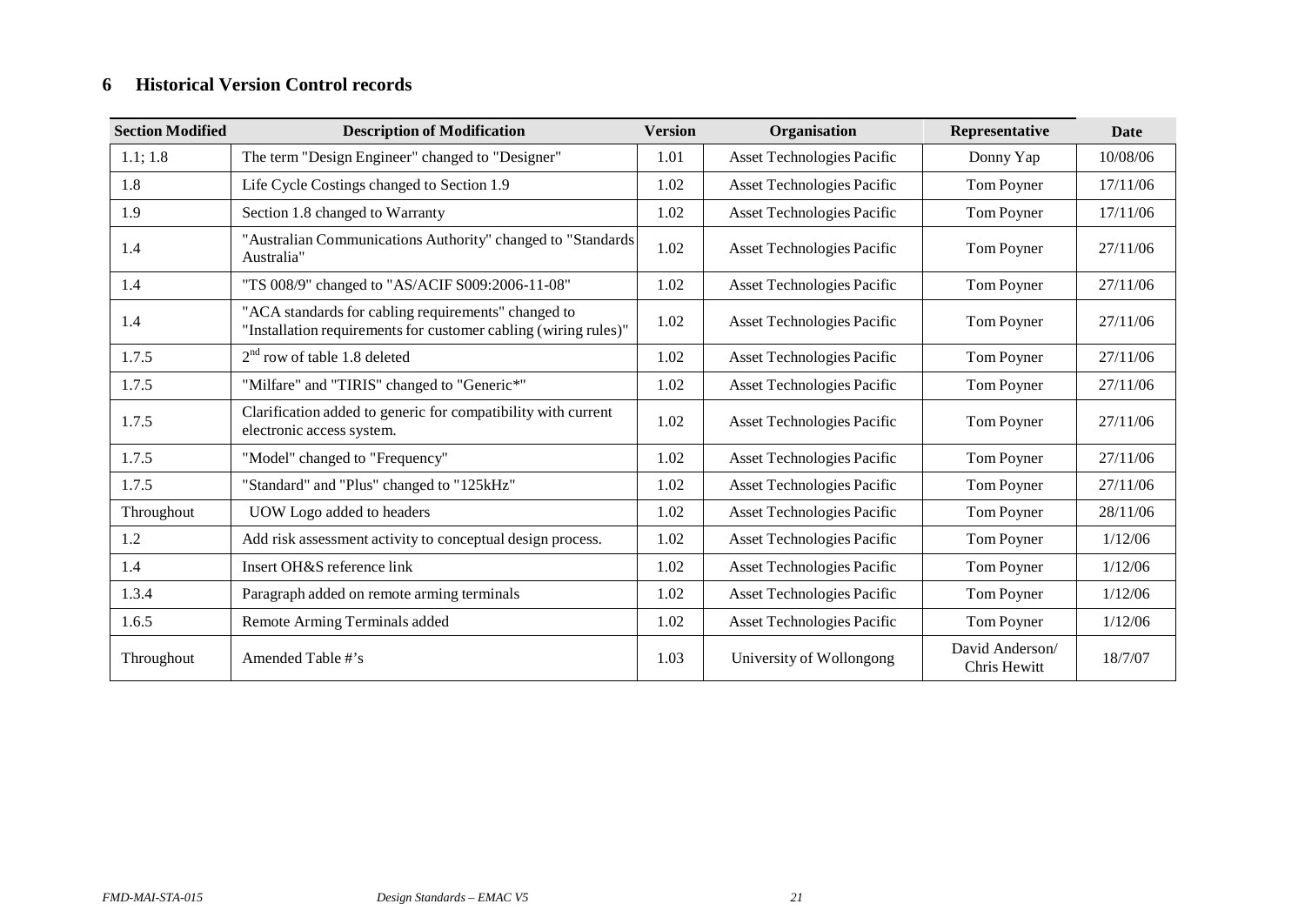| <b>Section Modified</b> | <b>Description of Modification</b>                              | <b>Version</b> | Organisation             | Representative                  | <b>Date</b> |
|-------------------------|-----------------------------------------------------------------|----------------|--------------------------|---------------------------------|-------------|
| 1.7.5                   | Access Readers – added 2 more rows to table 1.4                 | 1.04           | University of Wollongong | David Anderson/<br>Chris Hewitt | 30/4/08     |
| 1.7.1                   | Field Processing Units – added 2 more rows to table 1.4         | 1.04           | University of Wollongong | David Anderson/<br>Chris Hewitt | 30/4/08     |
| 1.7.6                   | Electric Locks – added 3 more lines to table 1.9                | 1.04           | University of Wollongong | David Anderson/<br>Chris Hewitt | 30/4/08     |
| 1.7.7                   | V Lock – added 1 more line to table $1.10$                      | 1.04           | University of Wollongong | David Anderson/<br>Chris Hewitt | 30/4/08     |
| 1.3.6                   | Path of Egress – inserted new section                           | 1.05           | University of Wollongong | David Anderson/<br>Chris Hewitt | 15/06/10    |
| 1.6                     | Design of Operational Control Strategies - inserted new section | 1.05           | University of Wollongong | David Anderson/<br>Chris Hewitt | 15/06/10    |
| 1.7                     | Installation Guidelines - renumbered section                    | 1.05           | University of Wollongong | David Anderson/<br>Chris Hewitt | 15/06/10    |
| 1.8                     | Documentation Conventions - inserted new section                | 1.05           | University of Wollongong | David Anderson/<br>Chris Hewitt | 15/06/10    |
| 1.9                     | Equipment – renumbered section                                  | 1.05           | University of Wollongong | David Anderson/<br>Chris Hewitt | 15/06/10    |
| 1.9.6                   | Electric Lock – amended section                                 | 1.05           | University of Wollongong | David Anderson/<br>Chris Hewitt | 15/06/10    |
| 1.10                    | Warranty – renumbered section                                   | 1.05           | University of Wollongong | David Anderson/<br>Chris Hewitt | 15/06/10    |
| 1.11                    | Life-Cycle Costing – renumbered section                         | 1.05           | University of Wollongong | David Anderson/<br>Chris Hewitt | 15/06/10    |
|                         |                                                                 |                |                          |                                 |             |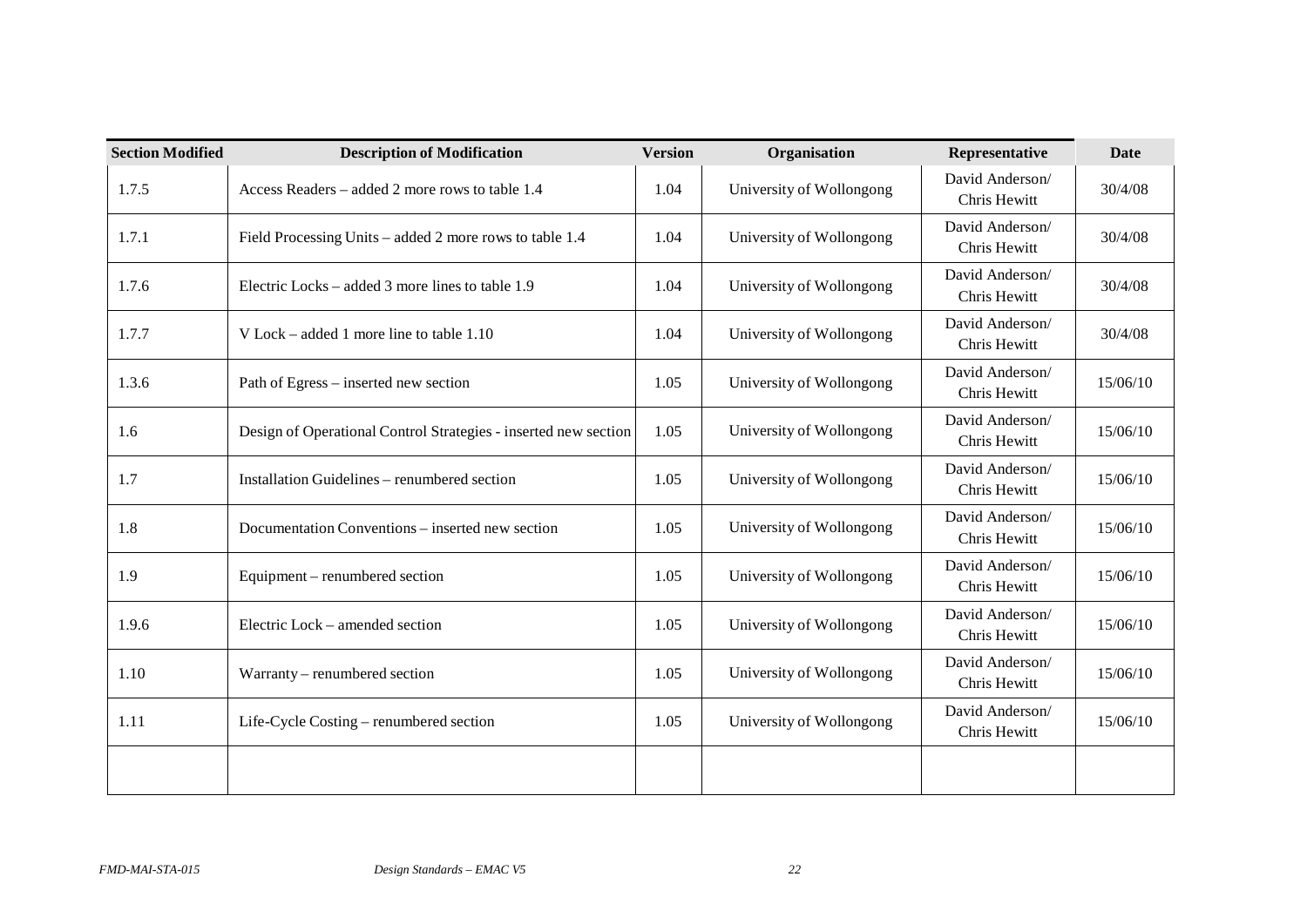| <b>Section Modified</b> | <b>Description of Modification</b>                                                                                                       | <b>Version</b> | Organisation             | Representative                  | <b>Date</b> |
|-------------------------|------------------------------------------------------------------------------------------------------------------------------------------|----------------|--------------------------|---------------------------------|-------------|
| Appendix A              | Appendix A – Inserted Table 1.14                                                                                                         | 1.05           | University of Wollongong | David Anderson/<br>Chris Hewitt | 15/06/10    |
| 1.6                     | Modify Figure 1.2                                                                                                                        | 1.06           | University of Wollongong | David Anderson/<br>Chris Hewitt | 21/06/10    |
| Appendix A              | Modified Table 1.14                                                                                                                      | 1.06           | University of Wollongong | David Anderson/<br>Chris Hewitt | 21/06/10    |
| 1.3.8                   | <b>Inserted Remote Arming Terminal Section</b>                                                                                           | 1.07           | University of Wollongong | David Anderson/Chris<br>Hewitt  | 27/07/10    |
| 1.3.9                   | <b>Inserted Building Lockdown Reader Section</b>                                                                                         | 1.07           | University of Wollongong | David Anderson/<br>Chris Hewitt | 27/07/10    |
| 1.6                     | Inserted Sub-Clause (1) RAT and Lockdown Functionality                                                                                   | 1.07           | University of Wollongong | David Anderson/<br>Chris Hewitt | 27/07/10    |
| 1.6                     | Updated Flow Diagram with RAT and Lockdown Functions                                                                                     | 1.07           | University of Wollongong | David Anderson/<br>Chris Hewitt | 27/07/10    |
| Appendix A              | Inserted Columns for RAT and Building Lockdown                                                                                           | 1.07           | University of Wollongong | David Anderson/<br>Chris Hewitt | 27/07/10    |
| 1.6.1                   | Programming Alarm Parameters                                                                                                             | 1.08           | University of Wollongong | David Anderson/<br>Chris Hewitt | 19/08/10    |
| 1.9                     | Door Alarm Naming Convention                                                                                                             | 1.08           | University of Wollongong | David Anderson/<br>Chris Hewitt | 19/08/10    |
| Throughout              | Amended Clause #'s                                                                                                                       | 1.08           | University of Wollongong | David Anderson/<br>Chris Hewitt | 19/08/10    |
| Throughout              | Document updated to reflect name change from Buildings &<br>Grounds (B&G) to Facilities Management Division (FMD) and<br>rebranding logo | $\overline{2}$ | University of Wollongong | <b>Yvonne Butcher</b>           | 5/3/2012    |
| Throughout              | Document updated to reflect changes to controllers and card<br>readers, etc. Interim update to major review                              | 4              | University of Wollongong | David Anderson                  | 31/08/2017  |